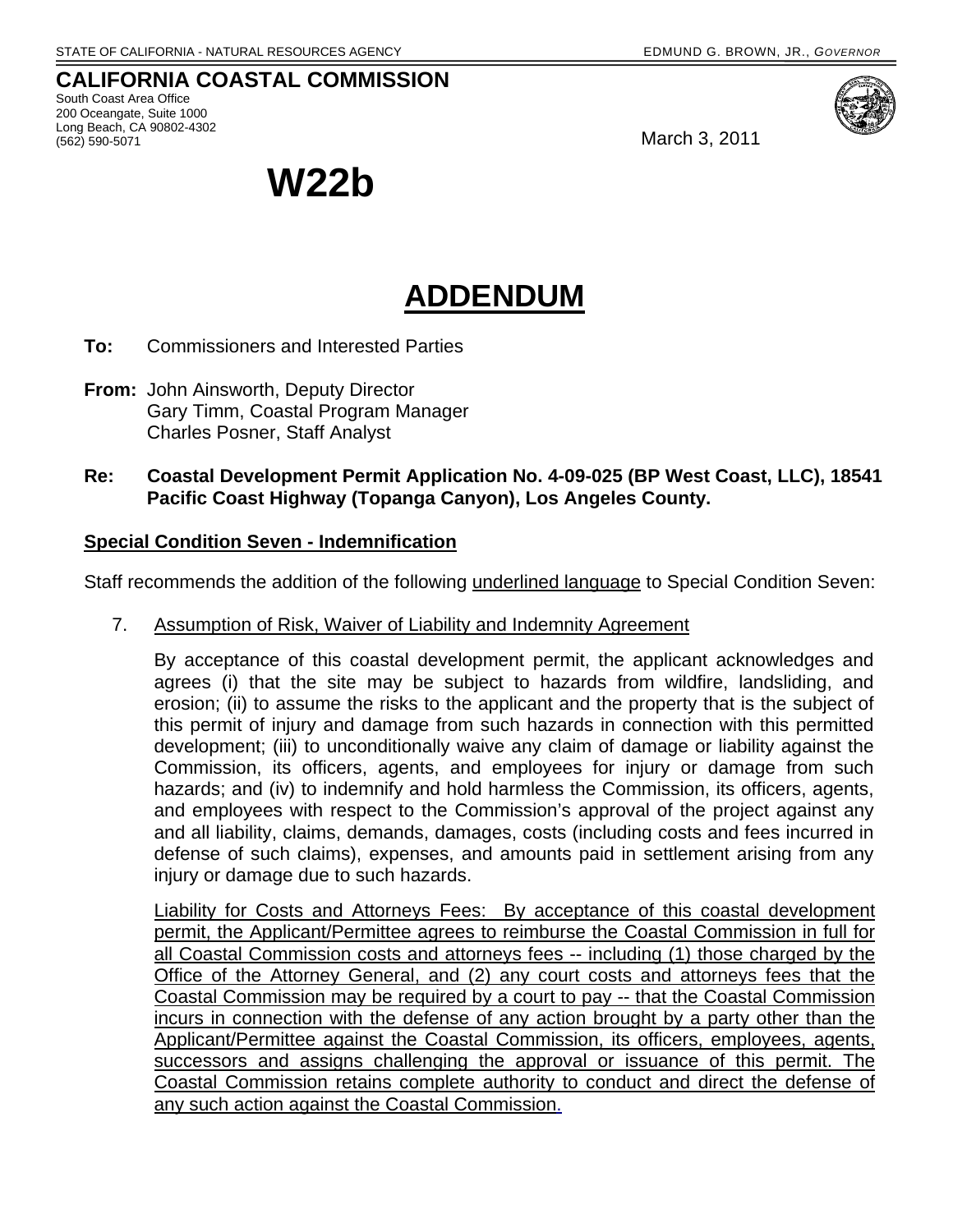# **CALIFORNIA COASTAL COMMISSION**

South Coast Area Office 200 Oceangate, Suite 1000 Long Beach, CA 90802-4302

# Long Beach, CA 306022-4302<br>(562) 590-5071 **W22b**

| Filed:                    | 7/29/2009                  |  |
|---------------------------|----------------------------|--|
| 180th Day:                | Waived                     |  |
| 270th Day:                | 4/25/2011                  |  |
| Staff:                    | <b>Charles Posner - LB</b> |  |
| <b>Staff Report:</b>      | 2/17/2011                  |  |
| Hearing Date:             | March 9, 2011              |  |
| <b>Commission Action:</b> |                            |  |
|                           |                            |  |

# **STAFF REPORT: REGULAR CALENDAR**

**APPLICATION NUMBER:** 4-09-025

**APPLICANT:** BP West Coast Products, LLC (Patrick Foley)

**AGENT:** Erika Skeie, Fiedler Group

**PROJECT DESCRIPTION:** Remodel and reopen an existing gas station with a 1,561 square foot convenience store in the former automobile service building. Includes installation of two underground fuel storage tanks (the old tanks have been removed), twelve fuel dispensers and associated landscaping. The existing pole sign will be removed and replaced with two new monument signs. The existing graded coastal bluff on the site will be stabilized with an inclined concrete wale system (grade beam) with tie-backs and a mesh cable system.

**PROJECT LOCATION:** 18541 Pacific Coast Highway (Topanga Canyon), Los Angeles County.

Lot Area 2.5 acres (approx.) Building Coverage 1,561 square feet Pavement Coverage 19,000 square feet (approx.) Landscape Coverage 85,000 square feet (approx.) Parking Spaces 11 Zoning C2 Commercial Plan Designation Neighborhood Business Building Height 17 feet

# **SUMMARY OF STAFF RECOMMENDATION**

Section 30600(c) of the Coastal Act provides for the issuance of coastal development permits directly by the Commission in regions where the local government having jurisdiction does not have a certified Local Coastal Program (LCP). The County of Los Angeles does not have a certified LCP for the project area. Therefore, the Coastal Commission is the permit issuing entity. The standard of review is Chapter 3 of the Coastal Act.

Staff is recommending that the Commission **APPROVE** the coastal development permit for the proposed gas station, convenience store and slope stabilization project with special conditions. The recommended special conditions, which begin on Page Three, require: a) that the slope stabilization plans shall conform with the recommendations of the consulting geotechnical engineer, b) the implementation of construction and post-construction best management practices to protect water quality and marine resources, c) structures shall be earth-toned, d) the height of signs shall be limited to six feet, e) the waiving of liability, and f) a deed restriction. The applicant does not agree with the limit on the sign heights. The applicant is proposing to install one new ten-foot high sign and one new 5.5-foot high sign (Exhibit #5). **See Page Two for the motion to adopt the staff recommendation.**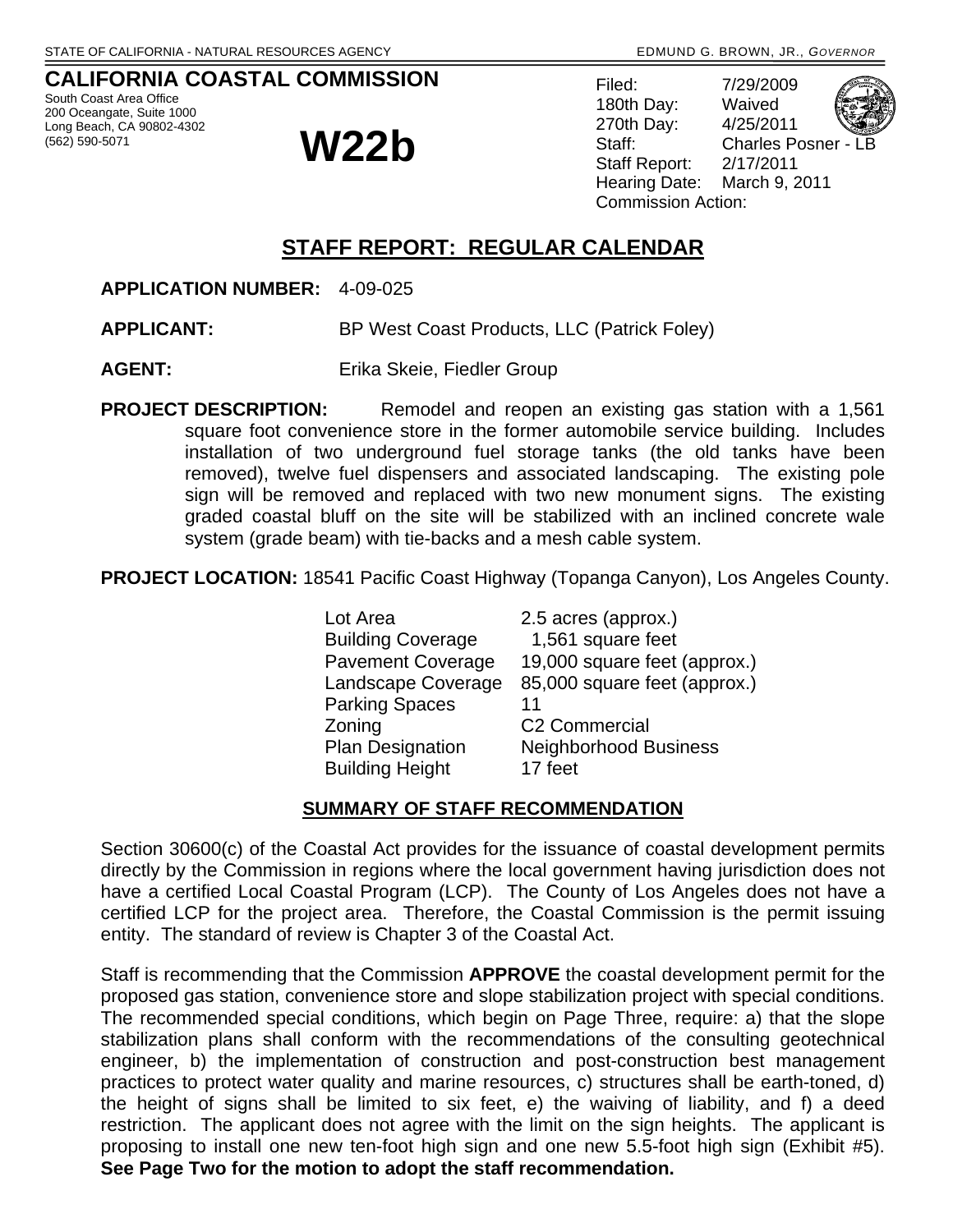### **SUBSTANTIVE FILE DOCUMENTS:**

- 1. Coastal Development Permit Waiver 4-05-066-W (BP West Coast Products).
- 2. County of Los Angeles Department of Regional Planning Project No. R2007-03174-(3) and Conditional Use Permit 2007-00217-(3).
- 3. DRS Engineering, 2009, "Report of findings, ARCO Facility #9616, 18541 Pacific Coast Highway, Malibu, California", 21 p. report dated 8 July 2009 and signed by D.R. Salter (PE C66911).
- 4. Byer Geotechnical, Inc. 2009, "Geologic and soils engineering exploration update, existing ARCO Station #9616, Portion of Lots 6 and 7, Tract 26458, 18541 Pacific Coast Highway, Malibu, California", 12 p. geotechnical report dated 16 December 2009 and signed by J.W. Byer (CEG 883) and R.I. Zweigler (GE 2120).
- 5. DRS Engineering, 2010, "Design submittal, permanent tieback wall, ARCO Facility #9616, 18541 Pacific Coast Highway, Malibu, CA", dated 12 February 2010 and signed by D.R. Salter (PE C66911).
- 6. Byer Geotechnical, Inc. 2010, "Geologic and soils engineering exploration update, existing ARCO Station #9616, Portion of Lots 6 and 7, Tract 26458, 18541 Pacific Coast Highway, Malibu, California", 23 p. geotechnical report dated 23 July 2010 and signed by J.W. Byer (CEG 883) and R.I. Zweigler (GE 2120).

# **STAFF RECOMMENDATION:**

The staff recommends that the Commission adopt the following resolution to **APPROVE** the coastal development permit application with special conditions:

### **MOTION:** *"I move that the Commission approve with special conditions Coastal Development Permit 4-09-025 per the staff recommendation."*

The staff recommends a **YES** vote. Passage of the motion will result in **APPROVAL** of the coastal development permit application with special conditions, and adoption of the following resolution and findings, as set forth in this staff report. The motion passes only by an affirmative vote of a majority of Commissioners present.

# **I. Resolution: Approval of Coastal Development Permit with Conditions**

The Commission hereby **APPROVES** a coastal development permit for the proposed development and adopts the findings set forth below on grounds that the development as conditioned will be in conformity with the policies of Chapter 3 of the Coastal Act and will not prejudice the ability of the local government having jurisdiction over the area to prepare a Local Coastal Program conforming to the provisions of Chapter 3 of the Coastal Act. Approval of the permit complies with the California Environmental Quality Act because either 1) feasible mitigation measures and/or alternatives have been incorporated to substantially lessen any significant adverse effects of the development on the environment, or 2) there are no further feasible mitigation measures or alternatives that would substantially lessen any significant adverse impacts of the development on the environment.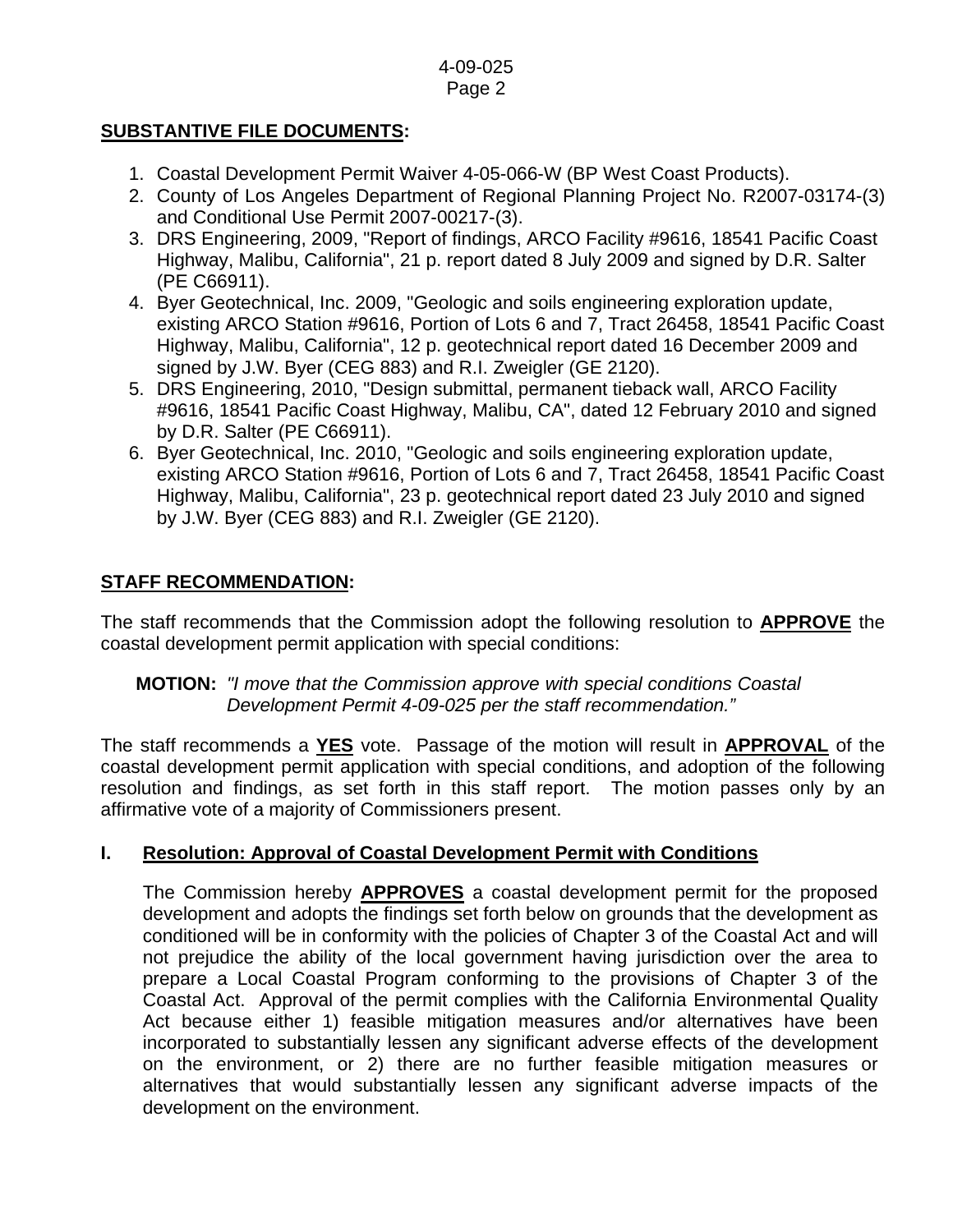### **II. Standard Conditions**

- 1. Notice of Receipt and Acknowledgment. The permit is not valid and development shall not commence until a copy of the permit, signed by the permittee or authorized agent, acknowledging receipt of the permit and acceptance of the terms and conditions, is returned to the Commission office.
- 2. Expiration. If development has not commenced, the permit will expire two years from the date on which this permit is voted on by the Commission. Development shall be pursued in a diligent manner and completed in a reasonable period of time. Application for extension of the permit must be made prior to the expiration date.
- 3. Interpretation. Any questions of intent or interpretation of any condition will be resolved by the Executive Director or the Commission.
- 4. Assignment. The permit may be assigned to any qualified person, provided assignee files with the Commission an affidavit accepting all terms and conditions of the permit.
- 5. Terms and Conditions Run with the Land. These terms and conditions shall be perpetual, and it is the intention of the Commission and the permittee to bind all future owners and possessors of the subject property to the terms and conditions.

### **III. Special Conditions**

### 1. Plans Conforming to Geotechnical Engineer's Recommendations

 By acceptance of this coastal development permit, the applicant agrees to comply with the recommendations set forth in the geotechnical, engineering and soils reports prepared for the project by DRS Engineering and Byer Geotechnical, Inc. (which are referenced in this report as Substantive File Documents). These recommendations, including recommendations concerning excavation, foundations and drainage, shall be incorporated into all final design and construction plans, which must be reviewed and approved by the consultants (DRS Engineering and Byer Geotechnical, Inc.) prior to commencement of development. The final plans approved by the consultants shall be in substantial conformance with the plans approved by the Commission relative to construction, grading, and drainage. Any substantial change in the proposed development approved by the Commission that may be required by the consultants shall require an amendment to the permit or new coastal development permit.

### 2. Interim Erosion Control and Construction Responsibilities

**PRIOR TO ISSUANCE OF THE COASTAL DEVELOPMENT PERMIT**, the applicant shall submit to the Executive Director two copies of an Interim Erosion Control and Construction Best Management Practices plan, prepared by licensed civil engineer or qualified water quality professional. The consulting civil engineer/water quality professional shall certify in writing that the Interim Erosion Control and Construction Best Management Practices (BMPs) plan is in conformance with the following requirements:

### A. Erosion Control Plan

1) The plan shall delineate the areas to be disturbed by grading or construction activities and shall include any temporary access roads, staging areas and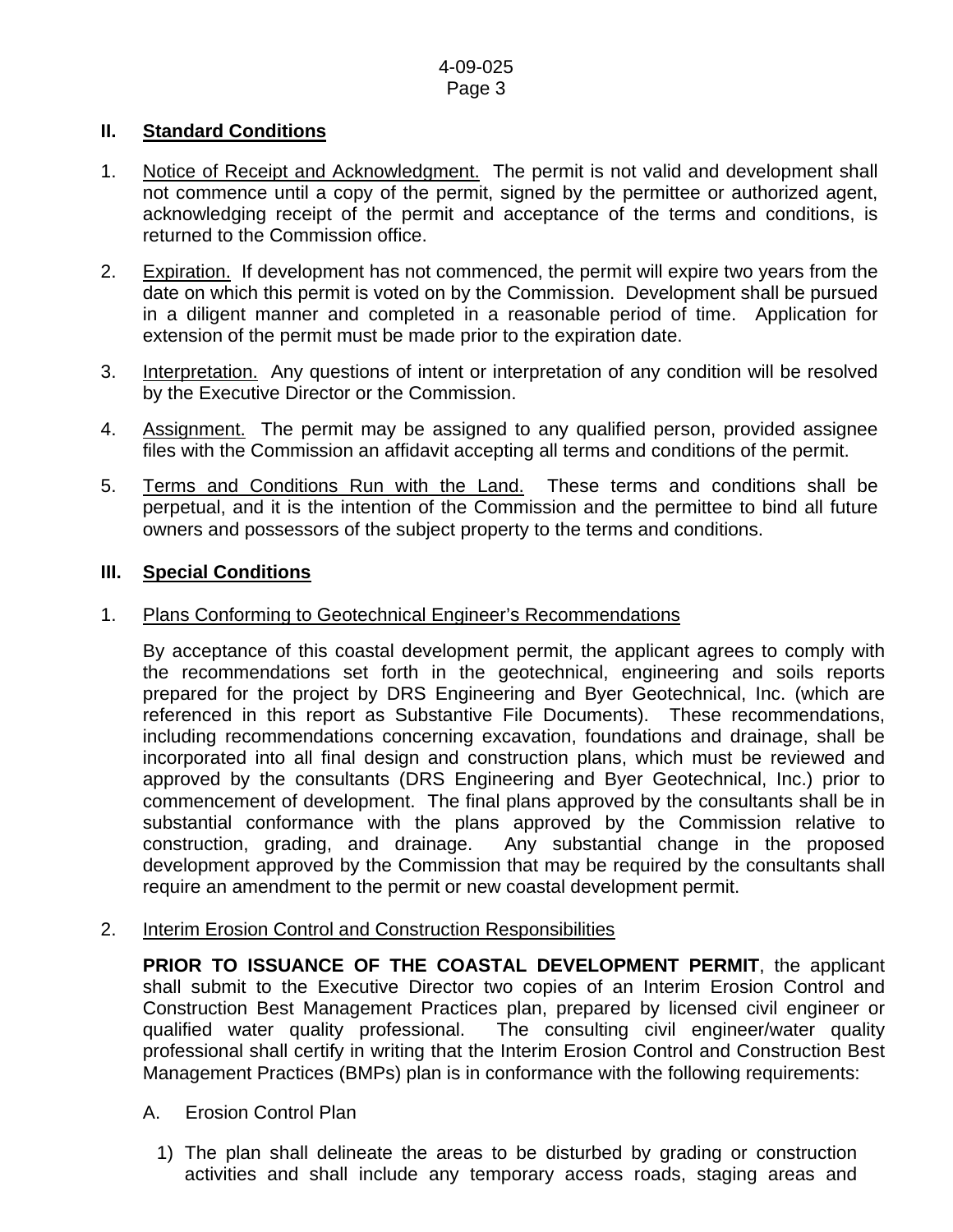stockpile areas. The natural areas on the site shall be clearly delineated on the plan and on-site with fencing or survey flags.

- 2) Include a narrative report describing all temporary run-off and erosion control measures to be used during construction.
- 3) The plan shall identify and delineate on a site or grading plan the locations of all temporary erosion control measures.
- 4) The plan shall specify that grading shall take place only during the dry season (April 1 – October 31). This period may be extended for a limited period of time if the situation warrants such a limited extension, if approved by the Executive Director. The applicant shall install or construct temporary sediment basins (including debris basins, desilting basins, or silt traps), temporary drains and swales, sand bag barriers, silt fencing, and shall stabilize any stockpiled fill with geofabric covers or other appropriate cover, install geotextiles or mats on all cut or fill slopes, and close and stabilize open trenches as soon as possible.
- 5) The erosion control measures shall be required on the project site prior to or concurrent with the initial grading operations and maintained throughout the development process to minimize erosion and sediment from runoff waters during construction. All sediment should be retained on-site, unless removed to an appropriate, approved dumping location either outside of the coastal zone or within the coastal zone to a site permitted to receive fill.
- 6) The plan shall also include temporary erosion control measures should grading or site preparation cease for a period of more than thirty (30) days, including but not limited to: stabilization of all stockpiled fill, access roads, disturbed soils and cut and fill slopes with geotextiles and/or mats, sand bag barriers, silt fencing; temporary drains and swales and sediment basins. The plans shall also specify that all disturbed areas shall be seeded with native grass species and include the technical specifications for seeding the disturbed areas. These temporary erosion control measures shall be monitored and maintained until grading or construction operations resume.
- B. Construction Best Management Practices
	- 1) No demolition or construction materials, debris, or waste shall be placed or stored where it may enter sensitive habitat, receiving waters or a storm drain, or be subject to wave, wind, rain, or tidal erosion and dispersion.
	- 2) No demolition or construction equipment, materials, or activity shall be placed in or occur in any location that would result in impacts to environmentally sensitive habitat areas, streams, wetlands or their buffers.
	- 3) Any and all debris resulting from demolition or construction activities shall be removed from the project site within 24 hours of completion of the project.
	- 4) Demolition or construction debris and sediment shall be removed from work areas each day that demolition or construction occurs to prevent the accumulation of sediment and other debris that may be discharged into coastal waters.
	- 5) All trash and debris shall be disposed in the proper trash and recycling receptacles at the end of every construction day.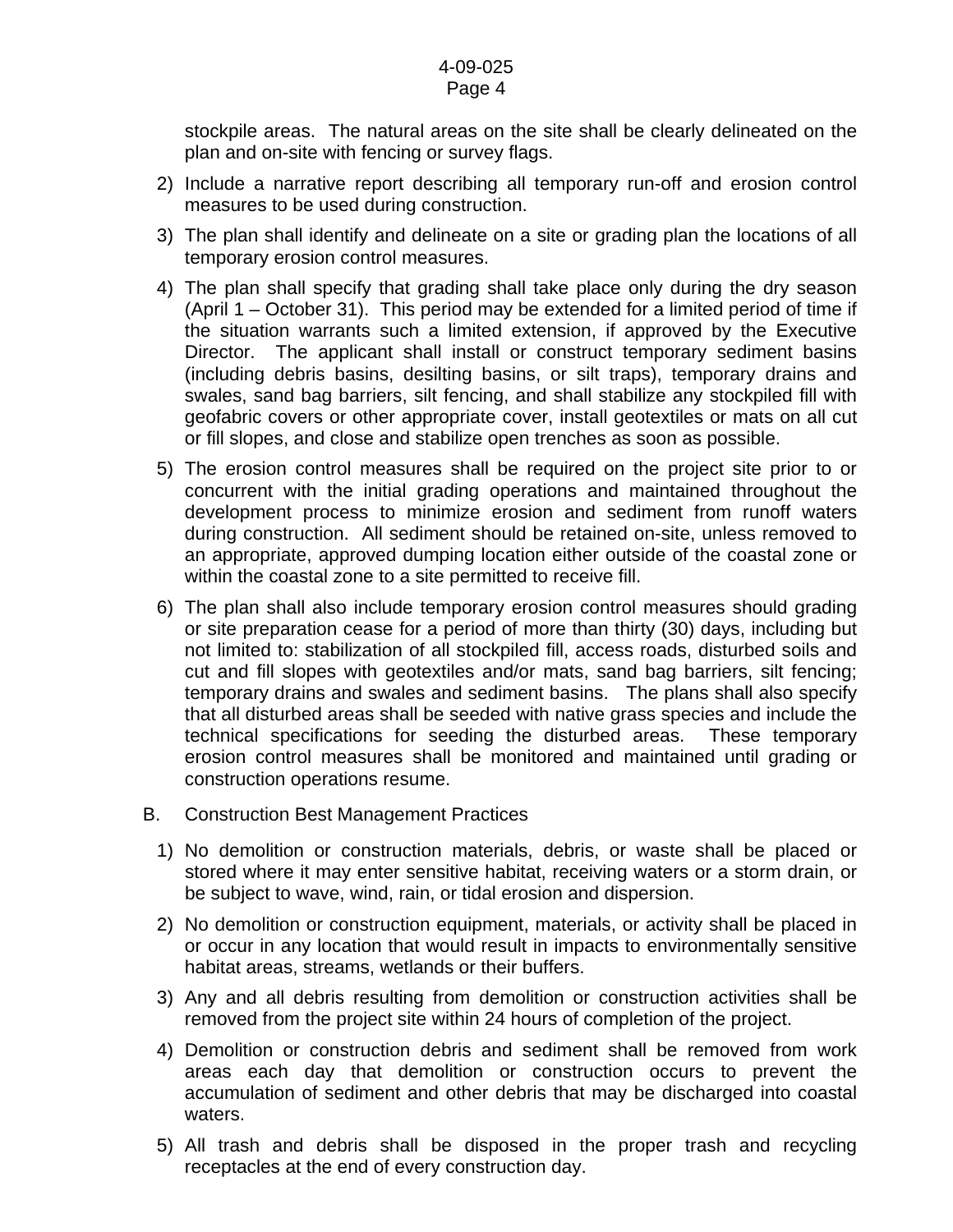- 6) The applicant shall provide adequate disposal facilities for solid waste, including excess concrete, produced during demolition or construction.
- 7) Debris shall be disposed of at a legal disposal site or recycled at a recycling facility. If the disposal site is located in the coastal zone, a coastal development permit or an amendment to this permit shall be required before disposal can take place unless the Executive Director determines that no amendment or new permit is legally required.
- 8) All stock piles and construction materials shall be covered, enclosed on all sides, shall be located as far away as possible from drain inlets and any waterway, and shall not be stored in contact with the soil.
- 9) Machinery and equipment shall be maintained and washed in confined areas specifically designed to control runoff. Thinners or solvents shall not be discharged into sanitary or storm sewer systems.
- 10) The discharge of any hazardous materials into any receiving waters shall be prohibited.
- 11) Spill prevention and control measures shall be implemented to ensure the proper handling and storage of petroleum products and other construction materials. Measures shall include a designated fueling and vehicle maintenance area with appropriate berms and protection to prevent any spillage of gasoline or related petroleum products or contact with runoff. The area shall be located as far away from the receiving waters and storm drain inlets as possible.
- 12) Best Management Practices (BMPs) and Good Housekeeping Practices (GHPs) designed to prevent spillage and/or runoff of demolition or construction-related materials, and to contain sediment or contaminants associated with demolition or construction activity, shall be implemented prior to the on-set of such activity
- 13) All BMPs shall be maintained in a functional condition throughout the duration of construction activity.

The final Interim Erosion Control and Construction Best Management Practices plan shall be in conformance with the plans approved by the Coastal Commission. The permittee shall undertake development in accordance with the approved final plans. Any changes to the Coastal Commission approved plans required by the consulting civil engineer/water quality professional shall be reported to the Executive Director. No changes to the Coastal Commission approved final site/development plans shall occur without an amendment to the coastal development permit, unless the Executive Director determines that no amendment is required.

3. Permanent Drainage and Run-off Control Plans

**PRIOR TO ISSUANCE OF THE COASTAL DEVELOPMENT PERMIT**, the applicant shall submit to the Executive Director, two copies of a final Drainage and Runoff Control Plans for the post-construction project site, prepared by a licensed civil engineer or qualified licensed water quality professional. The plans shall include detailed drainage and runoff control plans with supporting descriptions and calculations. The plans shall incorporate Best Management Practices (BMPs) including site design, source control and treatment control measures designed to reduce, to the maximum extent practicable, the volume, velocity and pollutant load of stormwater and dry weather runoff leaving the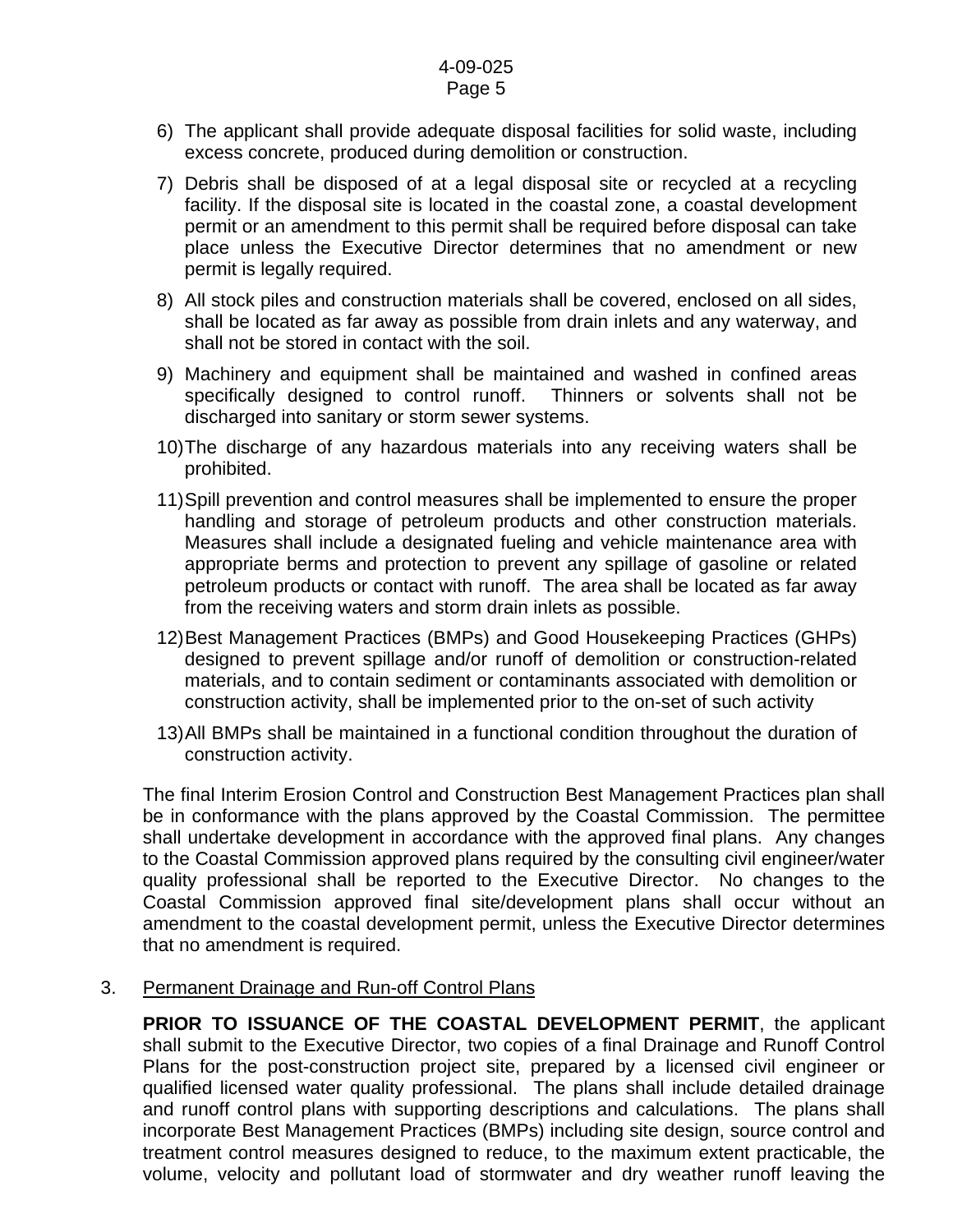developed site. The consulting licensed civil engineer or qualified licensed professional shall certify in writing that the final Drainage and Runoff Control Plan is in substantial conformance with the following minimum requirements:

- A. The plan shall incorporate appropriate Best Management Practices (BMPs) into the development, designed to reduce, to the maximum extent practicable, the volume, velocity and pollutant load of stormwater and dry weather flows leaving the developed site;
- B. Post-construction structural BMPs (or suites of BMPs) shall specifically include measures designed to minimize runoff of oil and grease, solvents, car battery acid, coolant and gasoline to stormwater system. Runoff from all roofs, roads and parking areas shall be collected and directed through a system of structural BMPs designed to: 1) trap sediment, particulates and other solids, and 2) remove or mitigate contaminants (including trash and debris, vehicular fluids, particulates such as brake pad dust (heavy metals), and fertilizers) through infiltration, filtration and/or biological uptake. The drainage system shall also be designed to convey and discharge runoff from the developed site in a non-erosive manner;
- C. Irrigation and the use of fertilizers and other landscaping chemicals shall be minimized through the use of low-maintenance landscaping and efficient irrigation technology or systems;
- D. Trash, recycling and other waste containers, as necessary, shall be provided. All waste containers anywhere within the development shall be covered, watertight, and designed to resist scavenging animals;
- E. All slopes shall be stabilized in accordance with provisions contained in the Landscaping and/or Interim Erosion and Sediment Control Condition for this coastal development permit. The final drainage plans shall be designed and installed in conformance with the recommendations of the project consulting geotechnical engineer;
- F. Post-construction structural BMPs (or suites of BMPs) shall be designed to treat, infiltrate or filter the amount of stormwater runoff produced by all storms up to and including the 85th percentile, 24-hour storm event for volume-based BMPs, and/or the 85th percentile, one-hour storm event, with an appropriate safety factor (i.e., 2 or greater), for flow-based BMPs;
- G. All BMPs shall be operated, monitored, and maintained in accordance with manufacturer's specifications where applicable, or in accordance with well recognized technical specifications appropriate to the BMP for the life of the project and at a minimum, all structural BMPs shall be inspected, cleaned-out, and where necessary, repaired at the following minimum frequencies: 1) prior to October 15th each year; 2) during each month between October 15<sup>th</sup> and April 15<sup>th</sup> of each year and, 3) at least twice during the dry season. Maintenance records will be kept to verify that the BMPs have been inspected and maintained as required. Debris and other water pollutants removed from structural BMP(s) during clean-out shall be contained and disposed of in a proper manner; and,
- H. Should any of the project's surface or subsurface drainage/filtration structures or other BMPs fail or result in increased erosion, the permittee or successor-in-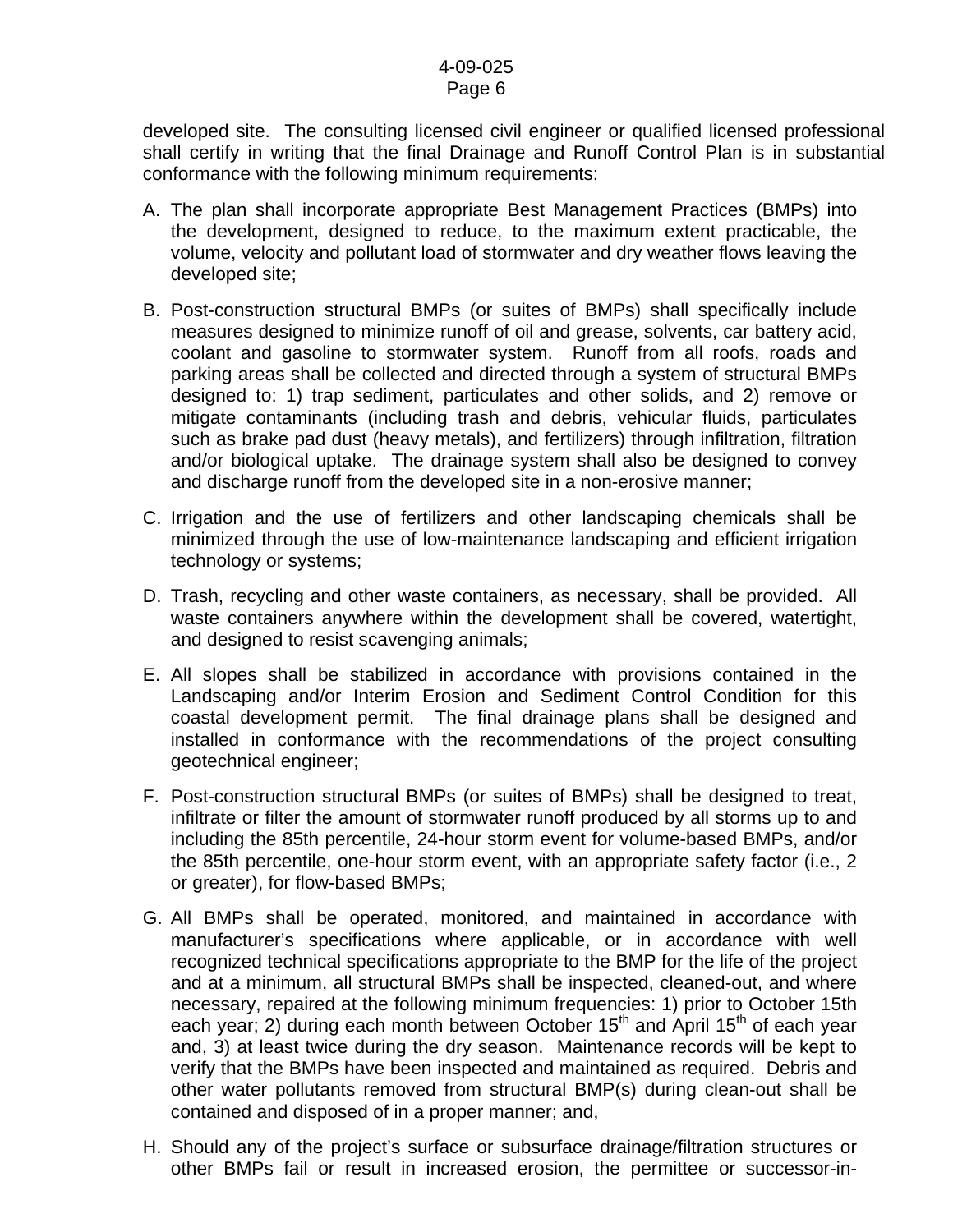interest shall be responsible for any necessary repairs to the drainage/filtration system or BMPs and restoration of the eroded area. Should repairs or restoration become necessary, prior to the commencement of such repair or restoration work, the applicant shall submit a repair and restoration plan to the Executive Director to determine if an amendment or new coastal development permit is required to authorize such work.

The final Drainage and Runoff Control Plan shall be in conformance with the development plans approved by the Coastal Commission. The permittee shall undertake development in accordance with the approved final plans. Any changes to the Coastal Commission approved plans required by the consulting licensed civil engineer, or qualified licensed professional, or engineering geologist shall be reported to the Executive Director. No changes to the Coastal Commission approved final site/development plans shall occur without an amendment to the coastal development permit, unless the Executive Director determines that no amendment is required.

### 4. Landscaping and Fuel Modification Plans

**PRIOR TO ISSUANCE OF THE COASTAL DEVELOPMENT PERMIT**, the applicant shall submit two sets of landscaping and fuel modification plans, prepared by a licensed landscape architect or a qualified resource specialist. The landscaping and erosion control plans shall be reviewed and approved by the consulting engineering geologist to ensure that the plans are in conformance with the consultants' recommendations. The consulting landscape architect or qualified landscape professional shall certify in writing that the final Landscape and Fuel Modification plans are in conformance with the following requirements:

- A. Landscaping Plan
- 1) All graded & disturbed areas on the subject site shall be planted and maintained for erosion control purposes within thirty (30) days of receipt of the certificate of occupancy for the residence. To minimize the need for irrigation all landscaping shall consist primarily of native/drought resistant plants, as listed by the California Native Plant Society, Santa Monica Mountains Chapter, in their document entitled Recommended List of Plants for Landscaping in the Santa Monica Mountains, dated February 5, 1996. All native plant species shall be of local genetic stock. No plant species listed as problematic and/or invasive by the California Native Plant Society ([http://www.CNPS.org/\)](http://www.cnps.org/), the California Invasive Plant Council (formerly the California Exotic Pest Plant Council) [\(http://www.cal-ipc.org/](http://www.cal-ipc.org/)), or as may be identified from time to time by the State of California shall be employed or allowed to naturalize or persist on the site. No plant species listed as a "noxious weed" by the State of California or the U.S. Federal Government shall be utilized within the property.
- 2) All cut and fill slopes shall be stabilized with planting at the completion of final grading. Planting should be of native plant species indigenous to the Santa Monica Mountains using accepted planting procedures, consistent with fire safety requirements. All native plant species shall be of local genetic stock. Such planting shall be adequate to provide ninety-percent (90%) coverage within two (2) years, and this requirement shall apply to all disturbed soils;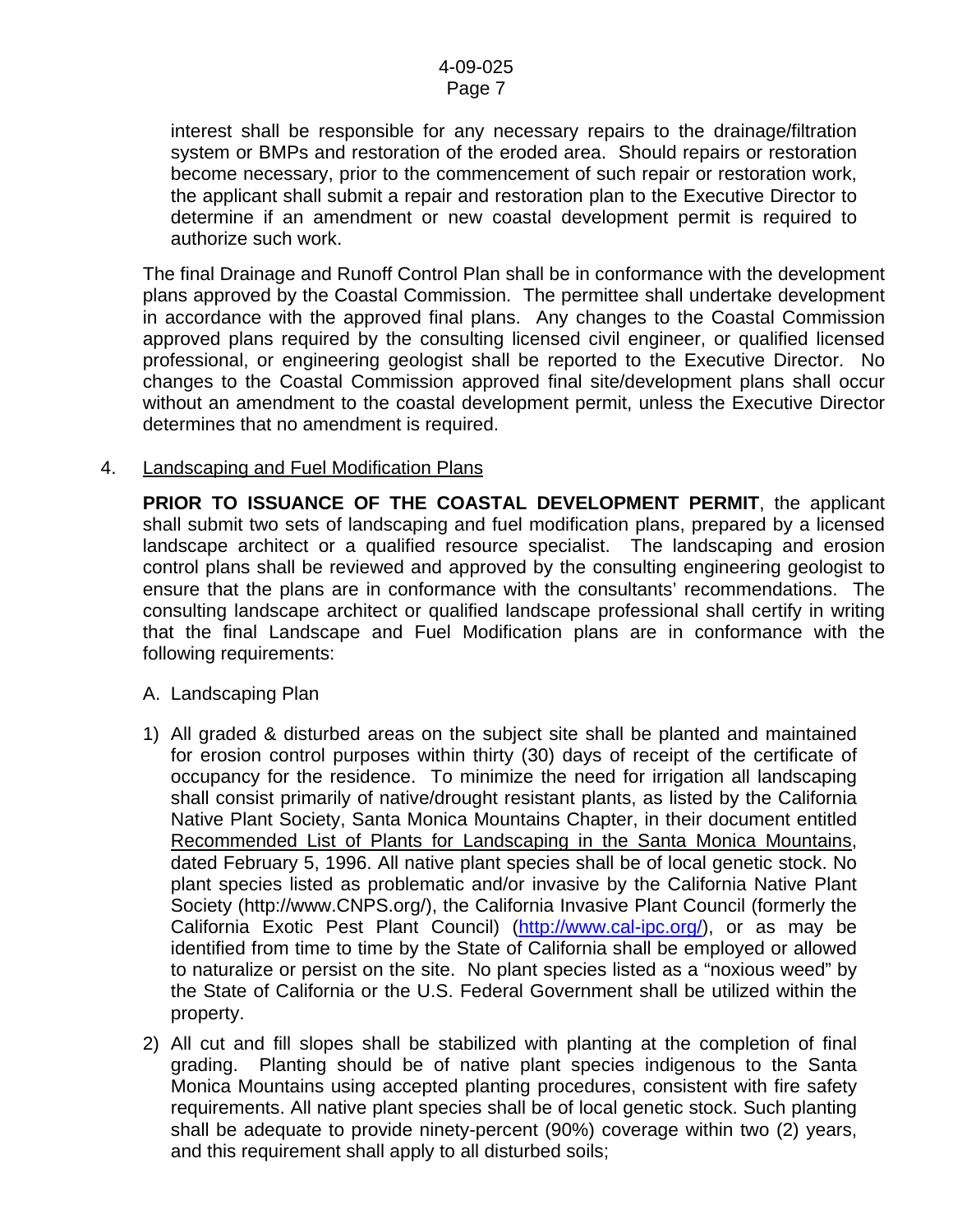- 3) Plantings will be maintained in good growing condition throughout the life of the project and, whenever necessary, shall be replaced with new plant materials to ensure continued compliance with applicable landscape requirements;
- 4) Rodenticides containing any anticoagulant compounds (including, but not limited to, Warfarin, Brodifacoum, Bromadiolone or Diphacinone) shall not be used.
- B. Fuel Modification Plans

Vegetation within twenty feet of the gas station may be removed to mineral earth, vegetation within a 200-foot radius of the gas station may be selectively thinned in order to reduce fire hazard. However, such thinning shall only occur in accordance with an approved long-term fuel modification plan submitted pursuant to this special condition. The fuel modification plan shall include details regarding the types, sizes and location of plant materials to be removed, and how often thinning is to occur. In addition, the applicant shall submit evidence that the fuel modification plan has been reviewed and approved by the Forestry Department of Los Angeles County. Irrigated lawn, turf and ground cover planted within the twenty foot radius of the proposed gas station shall be selected from the most drought tolerant species or subspecies, or varieties suited to the Mediterranean climate of the Santa Monica Mountains.

C. Conformance with Commission Approved Site/Development Plans

The Permittee shall undertake development in accordance with the final Landscape and Fuel Modification Plans. The final Landscape and Fuel Modification Plans shall be in conformance with the site/development plans approved by the Coastal Commission. Any changes to the Coastal Commission approved site/development plans shall be reported to the Executive Director. No changes to the Coastal Commission approved final site/development plans shall occur without an amendment to the coastal development permit, unless the Executive Director determines that no amendment is legally required.

D. Monitoring

Three years from the date of the receipt of the Certificate of Occupancy for the gas station the applicant shall submit to the Executive Director, a landscape monitoring report, prepared by a licensed Landscape Architect or qualified Resource Specialist, that certifies the on-site landscaping is in conformance with the landscape plan approved pursuant to this Special Condition. The monitoring report shall include photographic documentation of plant species and plant coverage.

If the landscape monitoring report indicates the landscaping is not in conformance with or has failed to meet the requirements specified in this condition, the applicant, or successors in interest, shall submit, within thirty (30) days of the date of the monitoring report, a revised or supplemental landscape plan, certified by a licensed Landscape Architect or a qualified Resource Specialist, that specifies additional or supplemental landscaping measures to remediate those portions of the original plan that have failed or are not in conformance with the original approved plan. This remedial landscaping plan shall be implemented within thirty (30) days of the date of the final supplemental landscaping plan and remedial measures shall be repeated as necessary to meet the requirements of this condition.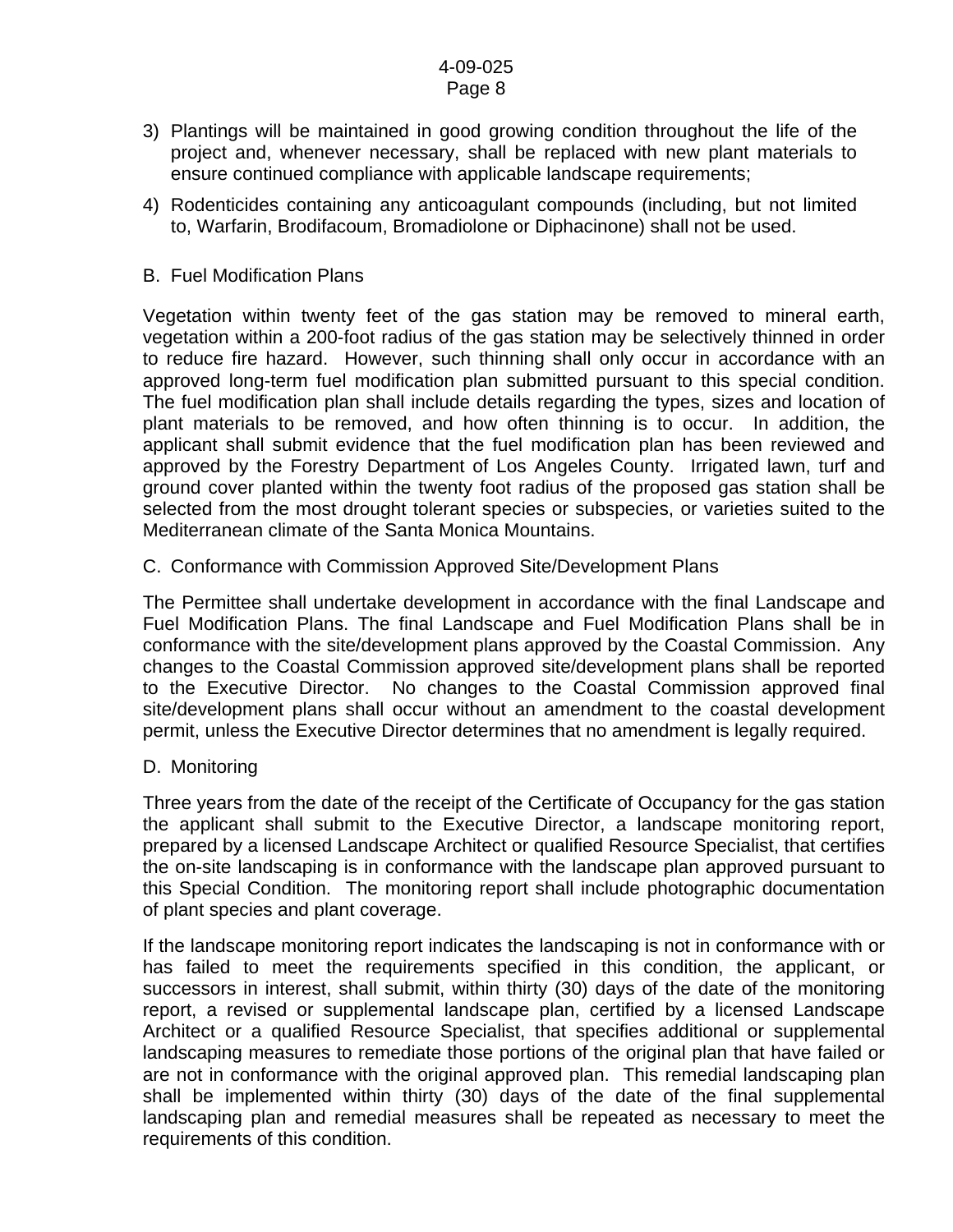### 5. Signage

Rooftop signs and signs that exceed the height of the structure are prohibited. Freestanding monument signs shall not exceed a height of six feet (6').

### 6. Structural Appearance

**PRIOR TO ISSUANCE OF THE COASTAL DEVELOPMENT PERMIT**, the applicant shall submit for the review and approval of the Executive Director, a color palette and material specifications for the outer surface of the gas station structure and the wale wall system authorized by the approval of this coastal development permit. The palette samples shall be presented in a format not to exceed  $8\frac{1}{2}$ " x 11" x  $\frac{1}{2}$ " in size. The palette shall include the colors proposed for the roofs, trims, exterior surfaces, driveways, retaining walls, and other structures authorized by this permit. Acceptable colors shall be limited to colors compatible with the surrounding environment (earth tones) including shades of green, brown and gray with no white or bright tones.

### 7. Assumption of Risk, Waiver of Liability and Indemnity Agreement

By acceptance of this coastal development permit, the applicant acknowledges and agrees (i) that the site may be subject to hazards from wildfire, landsliding, and erosion; (ii) to assume the risks to the applicant and the property that is the subject of this permit of injury and damage from such hazards in connection with this permitted development; (iii) to unconditionally waive any claim of damage or liability against the Commission, its officers, agents, and employees for injury or damage from such hazards; and (iv) to indemnify and hold harmless the Commission, its officers, agents, and employees with respect to the Commission's approval of the project against any and all liability, claims, demands, damages, costs (including costs and fees incurred in defense of such claims), expenses, and amounts paid in settlement arising from any injury or damage due to such hazards.

### 8. Deed Restriction

**PRIOR TO ISSUANCE OF THE COASTAL DEVELOPMENT PERMIT**, the applicant shall submit to the Executive Director for review and approval documentation demonstrating that the applicant has executed and recorded against the parcel(s) governed by this permit a deed restriction, in a form and content acceptable to the Executive Director: (1) indicating that, pursuant to this permit, the California Coastal Commission has authorized development on the subject property, subject to terms and conditions that restrict the use and enjoyment of that property; and (2) imposing the Special Conditions of this permit as covenants, conditions and restrictions on the use and enjoyment of the Property. The deed restriction shall include a legal description of the entire parcel or parcels governed by this permit. The deed restriction shall also indicate that, in the event of an extinguishment or termination of the deed restriction for any reason, the terms and conditions of this permit shall continue to restrict the use and enjoyment of the subject property so long as either this permit or the development it authorizes, or any part, modification, or amendment thereof, remains in existence on or with respect to the subject property.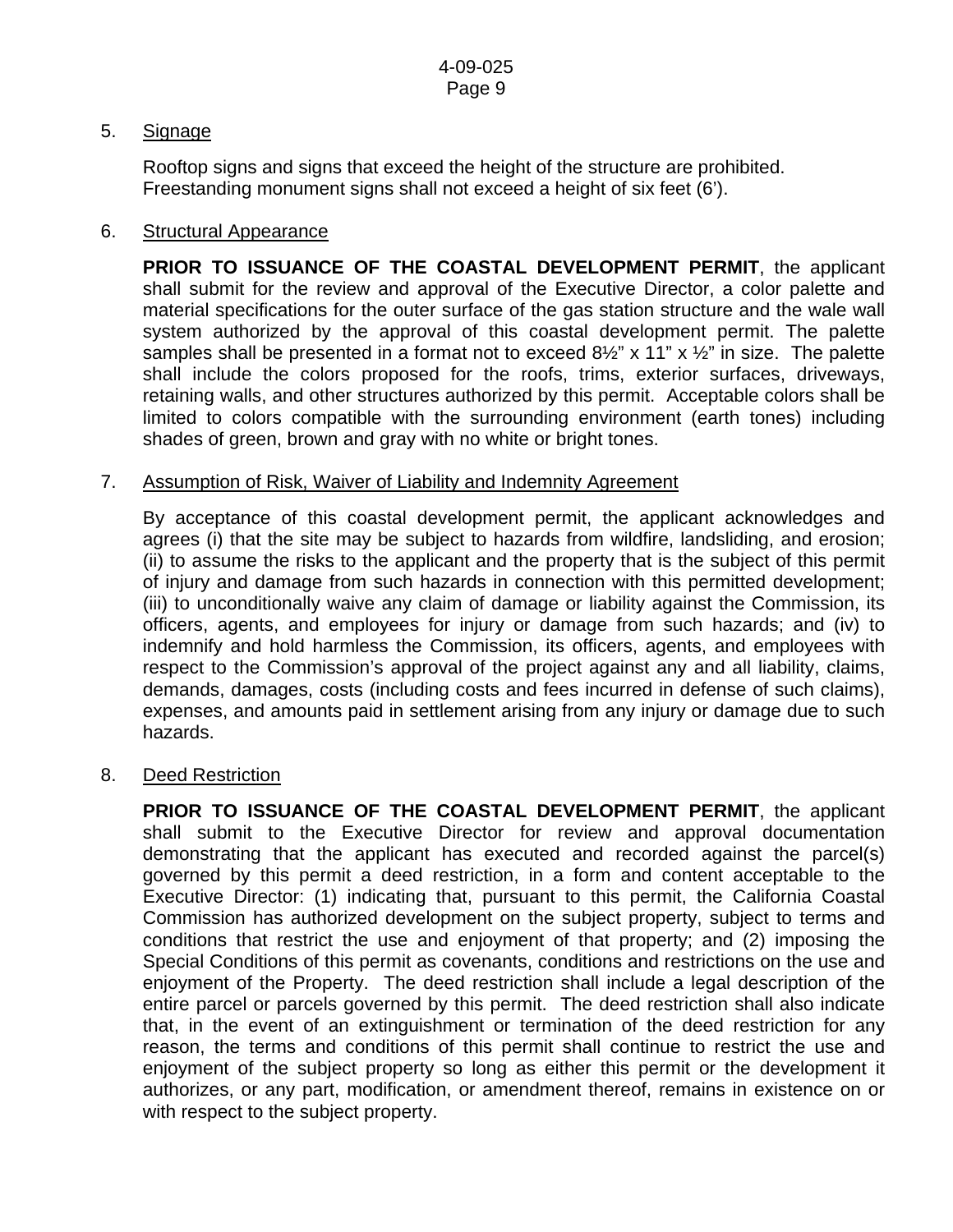# **IV. Findings and Declarations**

The Commission hereby finds and declares:

## **A. Project Description**

The proposed project is the reopening of a gas station that has been shuttered for several years. The 2.5-acre site is situated on the inland side of Pacific Coast Highway, at the intersection with Topanga Canyon Boulevard (Exhibit #1). The former automobile service building on the site (c.1967) is proposed to be remodeled and converted into a 1,561 square foot convenience store (Exhibit #4). The proposed project includes the installation of twelve fuel dispensers (under the two existing canopies) and two underground fuel storage tanks. The old underground fuel tanks have been removed pursuant to Coastal Development Permit Waiver 4-05-066-W (BP West Coast Products). The existing 26-foot tall pole sign will be removed and replaced with two new monument signs (Exhibit #5). Eleven parking spaces are provided on the site (Exhibit #3). New landscaping is also proposed.



18541 PCH, Los Angeles Co. (Sept. 2008) Copyright © 2002-2009 Kenneth & Gabrielle Adelman, California Coastal Records Project, [www.californiacoastline.org](http://www.californiacoastline.org/)

Before the gas station reopens, however, the lower part of the slope behind it (a graded coastal bluff) will be stabilized and strengthened to a Factor-of-Safety (FOS) of 1.5. The bluff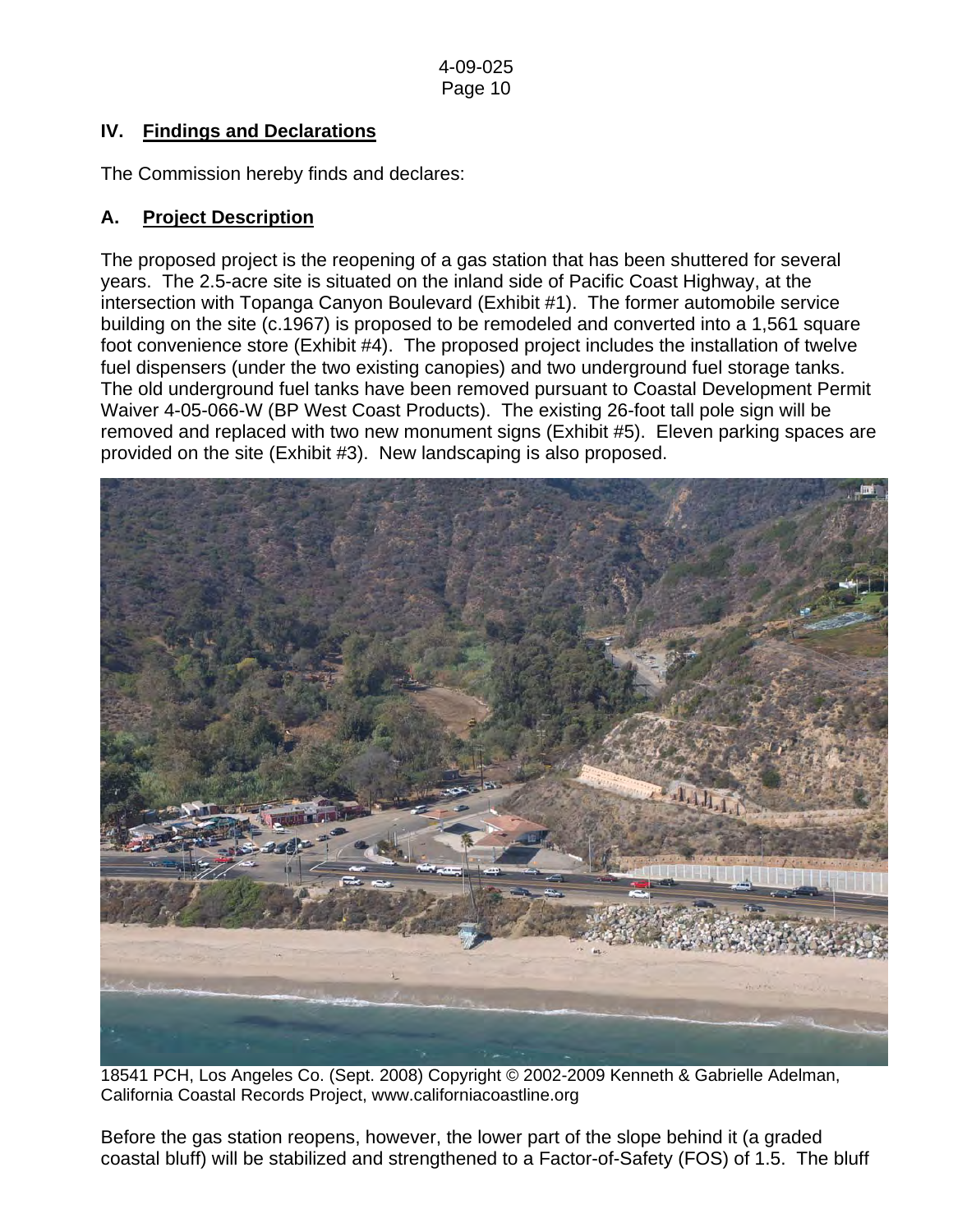is an existing engineered slope that has previously been graded and stabilized by Caltrans using soil anchors and a wale wall. The existing ten-foot high Caltrans wale can be seen on the existing lower bench, which is about fifty feet above the gas station building (see photo).

The proposed slope stabilization work, which is limited to the lower part of the slope below the existing lower bench (Bench #1), includes the installation of an inclined concrete wale system (grade beam) with soil anchors and a mesh cable system. Approximately 140 cubic yards will be cut from the lower slope, fifteen feet behind the existing building, where a seventeen-foot high concrete wale wall will be constructed (Exhibit #6). Eleven 140-foot long soil anchors will be inserted through the wale wall and into bedrock. None of the proposed development extends beyond the applicant's leasehold or under any neighboring property. A new wire mesh will cover the engineered slope up to the lower bench, and a 3.5-foot high debris wall will be constructed on the lower bench, fifty feet above the building.

### **B. Marine Resources – Water Quality**

The proposed project involves hillside grading to stabilize the slope, and the on-going fueling of vehicles at the gas station. The grading and fueling activities proposed to occur on the site both have the potential to pollute the waters of the Pacific Ocean. The ocean is located about two hundred feet south of the project site (Exhibit #2). Coastal Act Sections 30230 and 32031 require that the proposed development be carried out in a manner that protects water quality, biological productivity and marine resources.

Section 30230 of the Coastal Act states:

 Marine resources shall be maintained, enhanced, and where feasible, restored. Special protection shall be given to areas and species of special biological or economic significance. Uses of the marine environment shall be carried out in a manner that will sustain the biological productivity of coastal waters and that will maintain healthy populations of all species of marine organisms adequate for longterm commercial, recreational, scientific, and educational purposes.

Section 30231 of the Coastal Act states:

 The biological productivity and the quality of coastal waters, streams, wetlands, estuaries, and lakes appropriate to maintain optimum populations of marine organisms and for the protection of human health shall be maintained and, where feasible, restored through, among other means, minimizing adverse effects of waste water discharges and entrainment, controlling runoff, preventing depletion of ground water supplies and substantial interference with surface water flow, encouraging waste water reclamation, maintaining natural vegetation buffer areas that protect riparian habitats, and minimizing alteration of natural streams.

Specific mitigation measures must be implemented in order to ensure that water quality, biological productivity and marine resources are protected as required by the above-stated Coastal Act policies. Erosion control measures must be implemented during the construction of the slope stabilization portion of the project, and landscaping must be installed to reduce erosion once the grading is complete. Storage or placement of construction materials, debris, or waste in a location subject to erosion and dispersion or which may be discharged into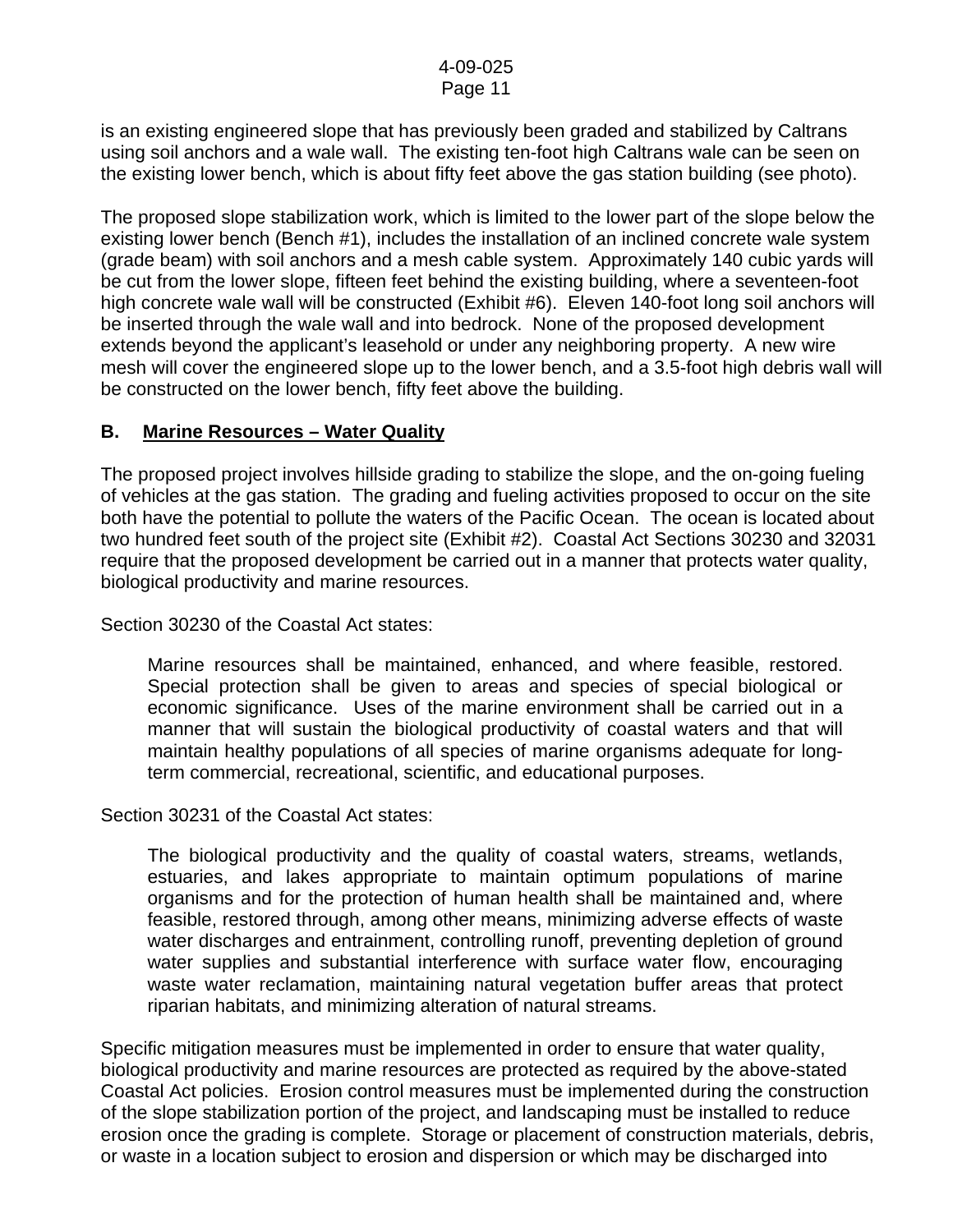coastal water via rain or wind would result in adverse impacts upon the marine environment that would reduce the biological productivity of coastal waters. For instance, construction debris entering coastal waters may cover and displace soft bottom habitat. Sediment discharged into coastal waters may cause turbidity, which can shade and reduce the productivity of foraging avian and marine species' ability to see food in the water column.

In order to avoid adverse construction-related impacts upon marine resources, the Commission imposes **Special Condition Two** which requires the submittal of an erosion control plan and the implementation of construction Best Management Practices (BMPs) in order to protect water quality and biological productivity. In order to minimize erosion, grading shall take place only during the dry season (April 1 – October 31). **Special Condition Four**  requires the applicant to prepare a landscape plan to vegetate the disturbed areas with plants that are appropriate for the area (Santa Monica Mountains). The use of any vegetation that is considered to be invasive and which could supplant native vegetation is prohibited.

The proposed automobile fueling system at the gas station is a new system with new underground fuel tanks, pumps and dispensers. Previously, an auto repair facility was located on site, but the new gas station will not include a repair facility. The installation of the proposed new development affords an opportunity to improve water quality by also installing a state-of-the art drainage system to filter and control polluted run-off before it leave the site and ends up in the ocean. Intensive automobile use on the site and the fueling activities at the gas station will result in the discharge of pollutants onto the surface (e.g., spilled gasoline, dripping lubricants, and heavy metals from brakes).

Most of the pollutants entering the ocean come from land-based development. The Commission finds that it is necessary to minimize to the extent feasible within its jurisdiction the cumulative adverse impacts on water quality resulting from land-based development. Reductions in the amount of pollutants in the existing runoff would be one step to begin to reduce cumulative adverse impacts to coastal water quality. Therefore, appropriate measures must be taken to assure that adverse affects on water quality are minimized. In order to deal with these post construction water quality impacts, the Commission imposes **Special Condition Three** which requires the submittal of final drainage and run-off control plans and the implementation of ongoing Best Management Practices (BMPs) to minimize the amount of pollutants that leave the site and adversely affect water quality and biological productivity. The post-construction BMPs include the incorporation of catch basins equipped with a filtration system, minimization of irrigation and the use of fertilizers and other landscaping chemicals through the use of low-maintenance landscaping and efficient irrigation technology or systems, and that trash, recycling and other waste containers shall be provided on site.

Therefore, the Commission finds that the proposed development, as conditioned, conforms to Sections 30230 and 30231 of the Coastal Act regarding the protection of water quality to promote the biological productivity of coastal waters and to protect human health.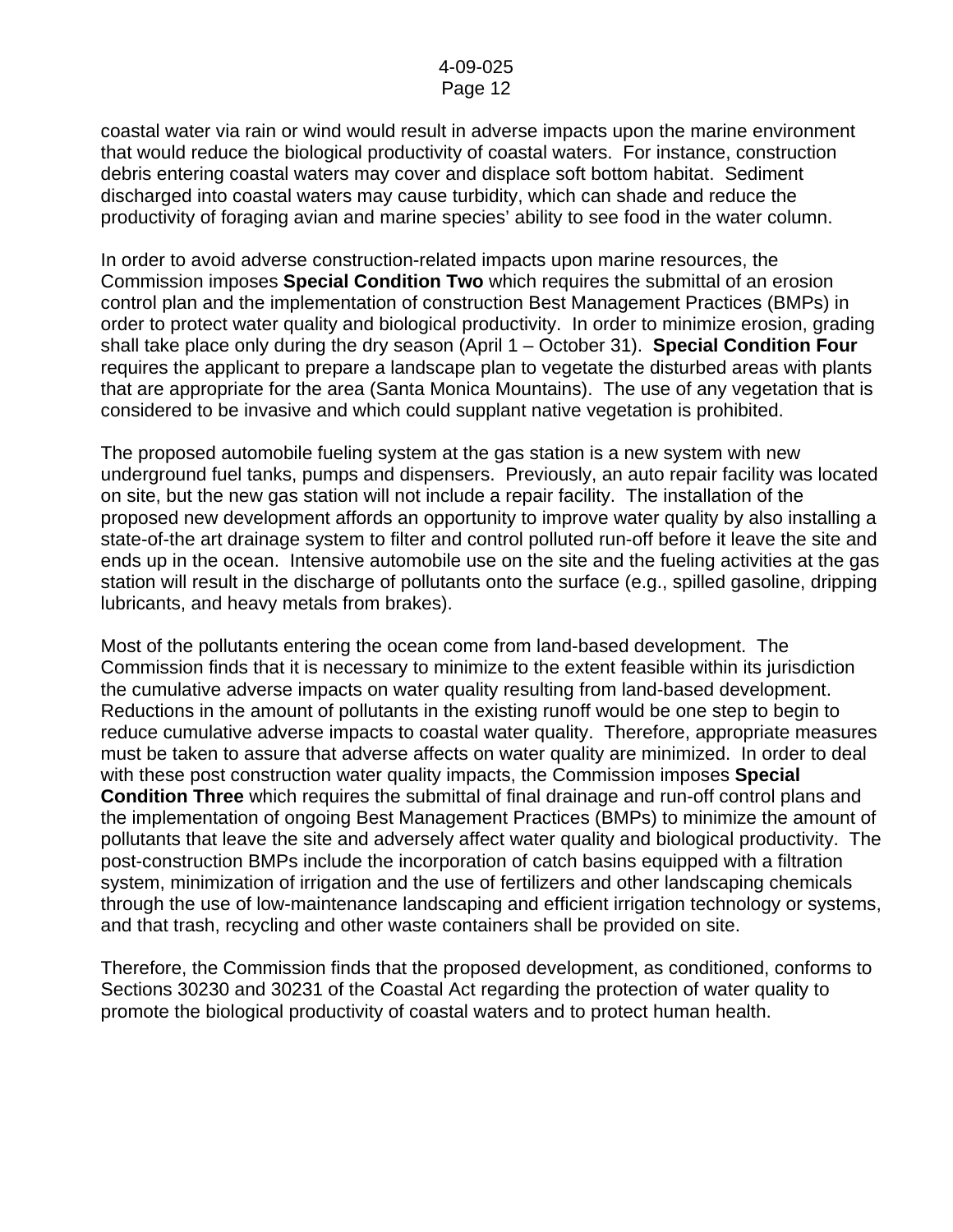### **C. Recreation and Public Access**

The proposed project must conform with the following Coastal Act policies which protect public access and encourage recreational use of coastal areas.

Section 30210 of the Coastal Act states:

 In carrying out the requirement of Section 4 of Article X of the California Constitution, maximum access, which shall be conspicuously posted, and recreational opportunities shall be provided for all the people consistent with public safety needs and the need to protect public rights, rights of private property owners, and natural resource areas from overuse.

Section 30211 of the Coastal Act states:

Development shall not interfere with the public's right of access to the sea where acquired through use or legislative authorization, including, but not limited to, the use of dry sand and rocky coastal beaches to the first line of terrestrial vegetation.

Section 30213 of the Coastal Act states:

 Lower cost visitor and recreational facilities shall be protected, encouraged, and, where feasible, provided. Developments providing public recreational opportunities are preferred.

Section 30221 of the Coastal Act states:

 Oceanfront land suitable for recreational use shall be protected for recreational use and development unless present and foreseeable future demand for public or commercial recreational activities that could be accommodated on the property is already adequately provided for in the area.

Section 30222 of the Coastal Act states:

 The use of private lands suitable for visitor-serving commercial recreational facilities designed to enhance public opportunities for coastal recreation shall have priority over private residential, general industrial, or general commercial development, but not over agriculture or coastal-dependent industry.

Section 30252 of the Coastal Act states:

The location and amount of new development should maintain and enhance public access to the coast by (1) facilitating the provision or extension of transit service, (2) providing commercial facilities within or adjoining residential development or in other areas that will minimize the use of coastal access roads, (3) providing nonautomobile circulation within the development, (4) providing adequate parking facilities or providing substitute means of serving the development with public transportation, (5) assuring the potential for public transit for high intensity uses such as high-rise office buildings, and by (6) assuring that the recreational needs of new residents will not overload nearby coastal recreation areas by correlating the amount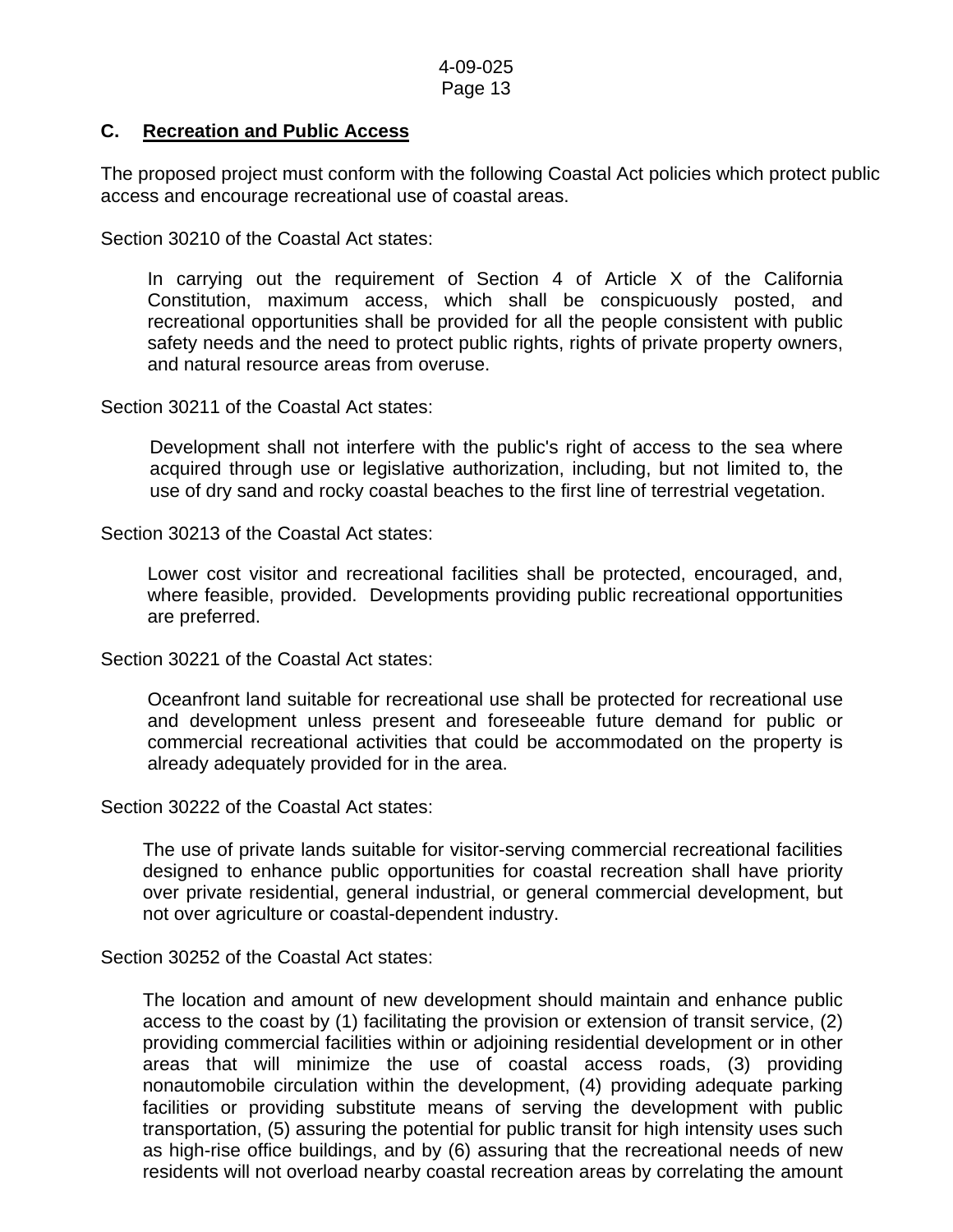# 4-09-025

### Page 14

of development with local park acquisition and development plans with the provision of onsite recreational facilities to serve the new development.

The project site is located on the inland side of Pacific Coast Highway and will not interfere with the public's ability to access the sea. As conditioned, the proposed development will not have any new adverse impact on public access to the coast or to nearby recreational facilities.

Section 30222 of the Coastal Act requires that visitor-serving commercial uses be given priority over residential and other non-priority land uses. The proposed gas station and convenience store will serve visitors to the coast and support coastal recreation in the immediate area without displacing any higher priority uses.

Section 30252 of the Coastal Act requires the proposed project to provide adequate parking facilities in order to mitigate its parking impacts so that the development does not adversely affect the public parking supply that supports public access to the beach. Eleven parking spaces are provided on the site (Exhibit #3). The amount of parking that is "adequate" is determined by calculating the parking demand of a specific project using a parking standard. In this case, the parking standard is set forth in the Los Angeles County Malibu/Santa Monica Mountains Land Use Plan (certified 1986), which the Commission uses as guidance.

Using the LUP for guidance, the Commission's parking requirement for general retail stores and food stores is:

Retail/food store: 1 space for each 225 square feet of gross floor area.

The proposed convenience store is 1,561 square feet in area. The parking requirement for the proposed store is seven parking spaces. Therefore, the proposed provision of eleven on-site parking spaces is adequate to serve the proposed development. Thus, as conditioned, the proposed development conforms with Sections 30210 through 30214, Sections 30220 through 30224, and 30252 of the Coastal Act.

### **D. Visual Resources**

As required by the Coastal Act, the visual qualities of this coastal area shall be protected from negative impacts such as excessive building heights and bulks, and unnecessary visual clutter.

Section 30251 of the Coastal Act states:

 The scenic and visual qualities of coastal areas shall be considered and protected as a resource of public importance. Permitted development shall be sited and designed to protect views to and along the ocean and scenic coastal areas, to minimize the alteration of natural land forms, to be visually compatible with the character of surrounding areas....

Pacific Coast Highway is a highly scenic coastal highway that runs immediately adjacent to the public beach in the project area. Large signs and advertising on structures can negatively impact the visual quality of the area. The applicant is proposing to install one monument sign that is 5.5 feet tall and one that is 9.5 feet tall (Exhibit #5). The applicant proposes to remove the 26-foot tall sign that exists on the site.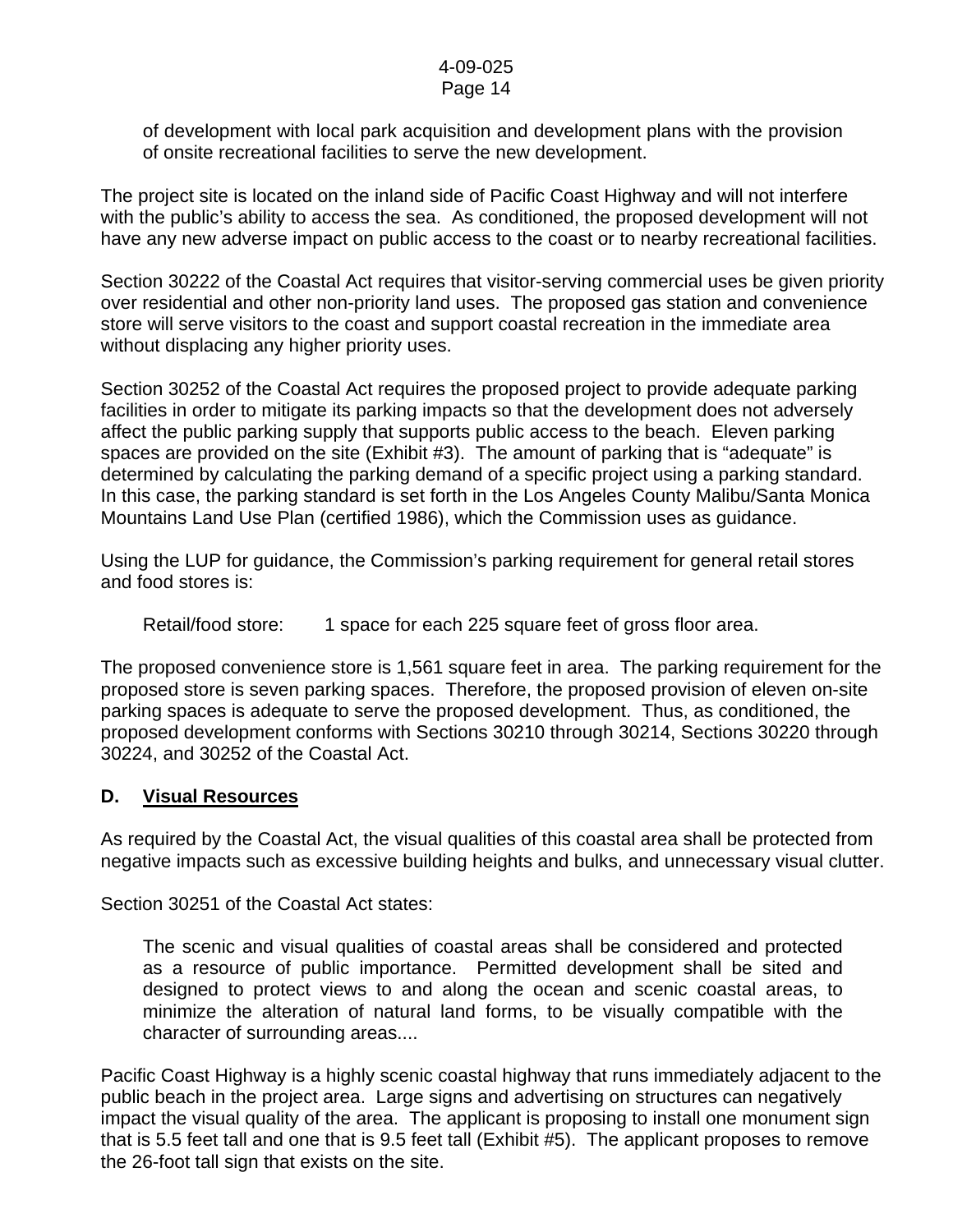The Commission finds that the proposed 9.5-foot tall sign will distract from the natural beauty of the area and would not be visually compatible with the character of the surrounding area. An alternative sign design that would substantially lessen the adverse effect on visual resources is the 5.5-foot high sign. A smaller sign under six feet in height will not obstruct the public view as much as a larger sign. Therefore, in order to protect against excessive visual impacts caused by large signs, the Commission imposes **Special Condition Five** which limits the heights of exterior signs that are permitted. Rooftop signs and signs that exceed the height of the structure are prohibited. The proposed freestanding signs must be under six feet in height. Therefore, only as conditioned, does the proposed project adequately protect the scenic and visual qualities of the Venice area consistent with Section 30251 of the Coastal Act.

To further minimize the visual impacts associated with development of the project site, the Commission requires that the structure and the face of the proposed wale wall system be finished in a color consistent with the surrounding natural landscape, and the use of appropriate, adequate, and timely planting of native landscaping to soften the visual impact of the development from public view areas. **Special Condition Four** requires the implementation of a landscaping plan and **Special Condition Six** addresses the color restriction. Therefore, only as conditioned, does the proposed project adequately protect the scenic and visual qualities of the Santa Monica Mountains coastal area consistent with Section 30251 of the Coastal Act.

### **E. Hazards**

The Coastal Act states that new development must minimize risks to life and property and not create nor contribute significantly to erosion, geologic instability, or destruction of the site or surrounding area.

Section 30253 of the Coastal Act states, in part:

New development shall:

- a) Minimize risks to life and property in areas of high geologic, flood, and fire hazard.
- b) Assure stability and structural integrity, and neither create nor contribute significantly to erosion, geologic instability, or destruction of the site or surrounding area or in any way require the construction of protective devices that would substantially alter natural landforms along bluffs and cliffs.

The geologic review provided by the applicant shows that a landslide exists on the property. The portion of the coastal bluff on the site has previously been graded and stabilized by Caltrans using soil anchors and a wale wall. The slope is no longer a "natural landform" as it has four benches cut into the bluff face and significant concrete and steel structures can be seen.

The proposed development includes the construction of specific slope stabilization measures recommended by a state-registered geotechnical engineer [Byer Geotechnical Inc., 2010, "Geologic and soils engineering exploration update, existing ARCO Station #9616, Portion of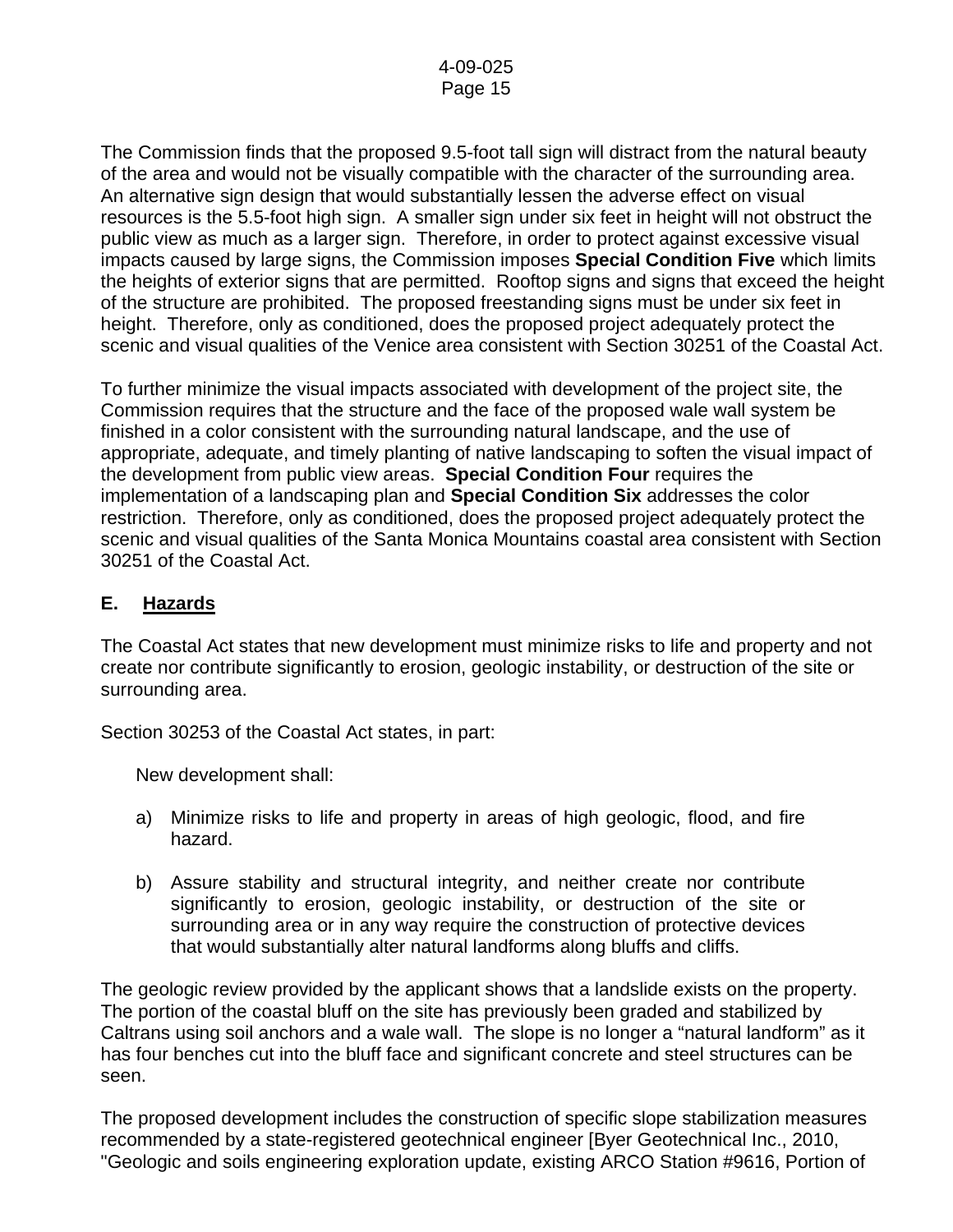Lots 6 and 7, Tract 26458, 18541 Pacific Coast Highway, Malibu, California", 23 p. geotechnical report dated 23 July 2010 and signed by J.W. Byer (CEG 883) and R.I. Zweigler (GE 2120)]. The proposed slope stabilization work, which is limited to the lower part of the slope below the existing lower bench (Bench #1), includes the installation of an inclined concrete wale system (grade beam) with soil anchors and a mesh cable system. Approximately 140 cubic yards will be cut from the lower slope, fifteen feet behind the existing building, where a seventeen-foot high concrete wale wall will be constructed (Exhibit #6). Eleven 140-foot long soil anchors will be inserted through the wale wall and into bedrock. A new wire mesh will cover the engineered slope up to the lower bench, and a 3.5-foot high debris wall will be constructed on the lower bench, fifty feet above the building.

With the implementation of the proposed slope stabilization measures, the geotechnical engineer asserts that the slope behind the gas station (a graded coastal bluff) will be stabilized and strengthened to a Factor-of-Safety (FOS) of 1.5. A letter of opposition attached to this report as Exhibit #7 expresses concerns about the safety of the proposed project and alleges that the slope stabilization project will involve work under the neighboring property. Commission staff has reviewed the allegations and has determined that none of the proposed development extends beyond the applicant's leasehold or under any neighboring property. The applicant's response to the opposition letter is attached to this report as Exhibit #8.

The Commission staff geologist and engineer have reviewed the geology reports and the proposed slope stabilization plans. **Special Condition One** requires the applicant to comply with the recommendations contained in the consultants' geotechnical, engineering and soils reports. These recommendations, including recommendations concerning excavation, foundations and drainage, shall be incorporated into all final design and construction plans, which must be reviewed and approved by the consultants prior to commencement of development. The Commission finds that, as conditioned, the proposed project will not create nor contribute significantly to erosion, geologic instability, or destruction of the site or surrounding area or in any way require the construction of protective devices that would substantially alter natural landforms along bluffs and cliffs.

As designed and conditioned herein, the proposed project will minimize risks to life and property and will not significantly contribute to erosion or destruction of the area. However, no development on the site and near the shoreline can be guaranteed to be safe from hazard. All development located at the foot of geologically active hillsides and near the ocean has the potential for damage caused by landslides, wave energy, floods, seismic events, storms and erosion. The project area is susceptible to natural hazards. **Special Condition Seven** requires that the permittee assume the risks of the potential hazards associated with development, and indemnifies the Commission against liability with respect to the approval of the proposed project.

Additionally, the Commission requires the applicant to record a deed restriction that imposes the terms and conditions of this permit as restrictions on use and enjoyment of the property, and provides any prospective purchaser of the site with recorded notice that the restrictions are imposed on the subject property. This deed restriction is required by **Special Condition Eight**. The Commission finds that, as conditioned, the project is consistent with Section 30253 of the Coastal Act.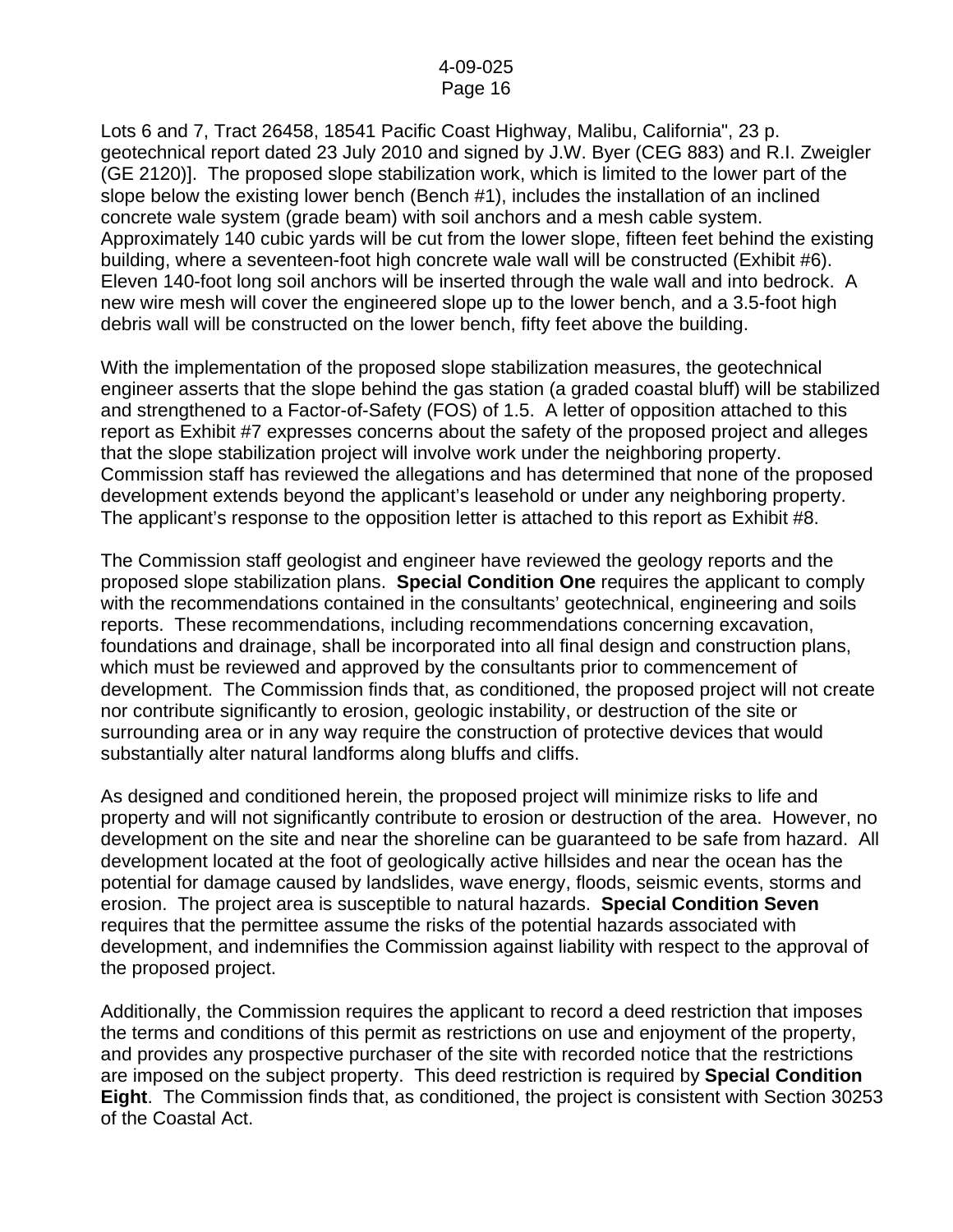# **F. Local Coastal Program**

Section 30604(a) of the Coastal Act provides that the Commission shall issue a coastal development permit only if the project will not prejudice the ability of the local government having jurisdiction to prepare a Local Coastal Program (LCP) which conforms with Chapter 3 policies of the Coastal Act:

 (a) Prior to certification of the Local Coastal Program, a coastal development permit shall be issued if the issuing agency, or the commission on appeal, finds that the proposed development is in conformity with the provisions of Chapter 3 (commencing with Section 30200) of this division and that the permitted development will not prejudice the ability of the local government to prepare a Local Coastal Program that is in conformity with the provisions of Chapter 3 (commencing with Section 30200). A denial of a Coastal Development Permit on grounds it would prejudice the ability of the local government to prepare a Local Coastal Program that is in conformity with the provisions of Chapter 3 (commencing with Section 30200) shall be accompanied by a specific finding which sets forth the basis for such conclusion.

The County of Los Angeles Land Use Plan (LUP) for Malibu/Santa Monica Mountains was certified 1986. The County of Los Angeles does not have a certified LCP for the project area. The Commission's standard of review for the proposed development is the Chapter 3 policies of the Coastal Act. The certified LUP provides guidance. As conditioned, the proposed development is consistent with Chapter 3 of the Coastal Act and the Malibu/Santa Monica Mountains LUP. Approval of this project will not prejudice the County of Los Angeles' ability to prepare an LCP that is consistent with Chapter 3 of the Coastal Act.

# **G. California Environmental Quality Act (CEQA)**

Section 13096 of the California Code of Regulations requires Commission approval of coastal development permit application to be supported by a finding showing the application, as conditioned by any conditions of approval, to be consistent with any applicable requirements of the California Environmental Quality Act (CEQA). Section 21080.5(d)(2)(A) of CEQA prohibits a proposed development from being approved if there are feasible alternatives or feasible mitigation measures available which would substantially lessen any significant adverse effect which the activity may have on the environment.

The County of Los Angeles is the lead agency for the purposes of CEQA review. On February 3, 2009, the County of Los Angeles Department of Regional Planning determined that the proposed gas station renovation project is categorically exempt from the California Environmental Quality Act pursuant to CEQA Guidelines (Class 3 New Construction or Conversion of Small Structures). [County of Los Angeles Department of Regional Planning Project No. R2007-03174-(3) and Conditional Use Permit 2007-00217-(3).]

The proposed project has been conditioned in order to be found consistent with the Chapter 3 policies of the Coastal Act. Mitigation measures, in the form of special conditions, require: a) that the slope stabilization plans shall conform with the recommendations of the consulting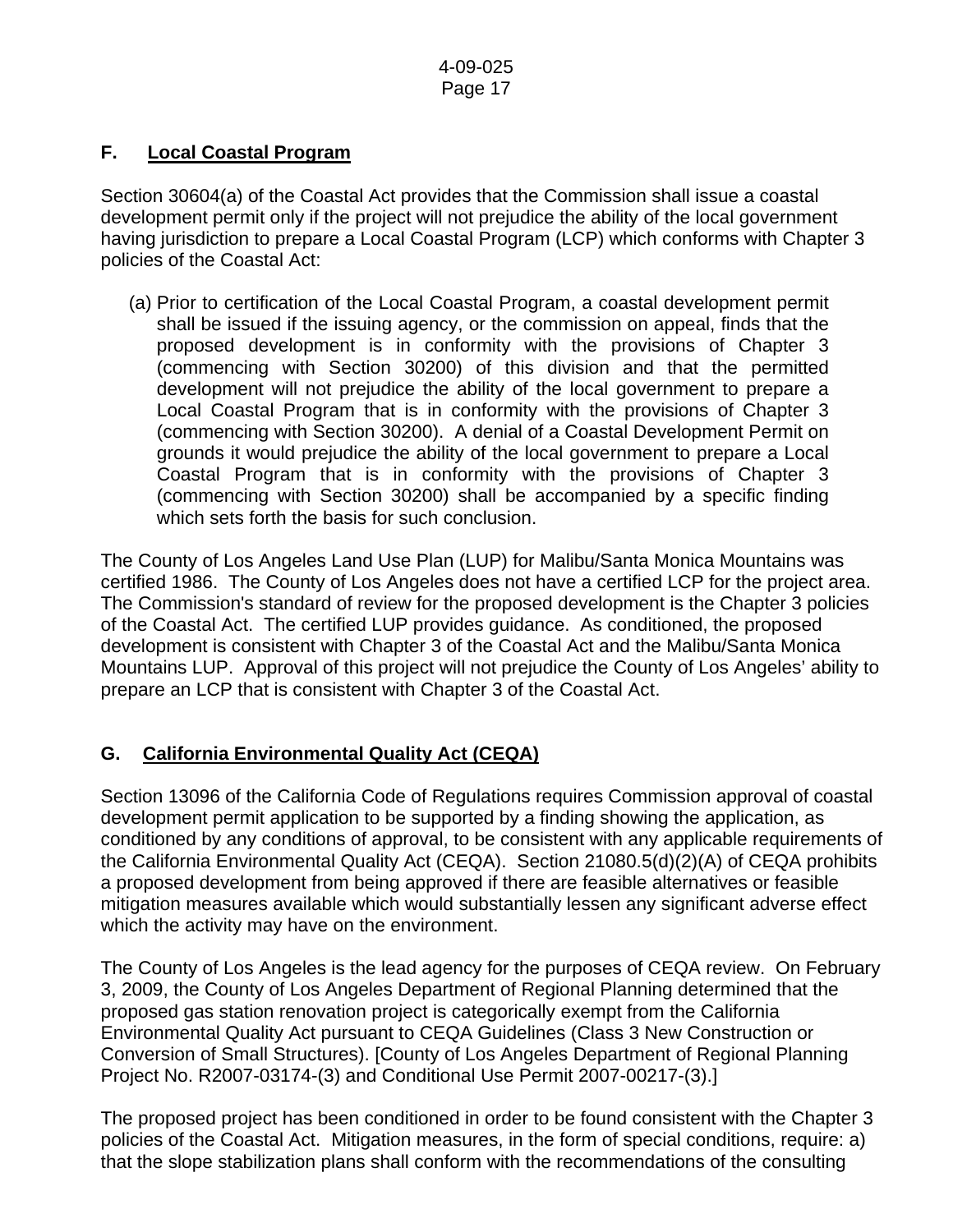geotechnical engineer, b) the implementation of construction and post-construction best management practices to protect water quality and marine resources, c) structures shall be earth-toned, and d) heights of signs be limited to six feet to protect visual resources.

As conditioned, there are no feasible alternatives or additional feasible mitigation measures available which would substantially lessen any significant adverse effect which the activity may have on the environment. Therefore, the Commission finds that the proposed project, as conditioned to mitigate the identified impacts, is the least environmentally damaging feasible alternative and complies with the applicable requirements of the Coastal Act to conform to CEQA.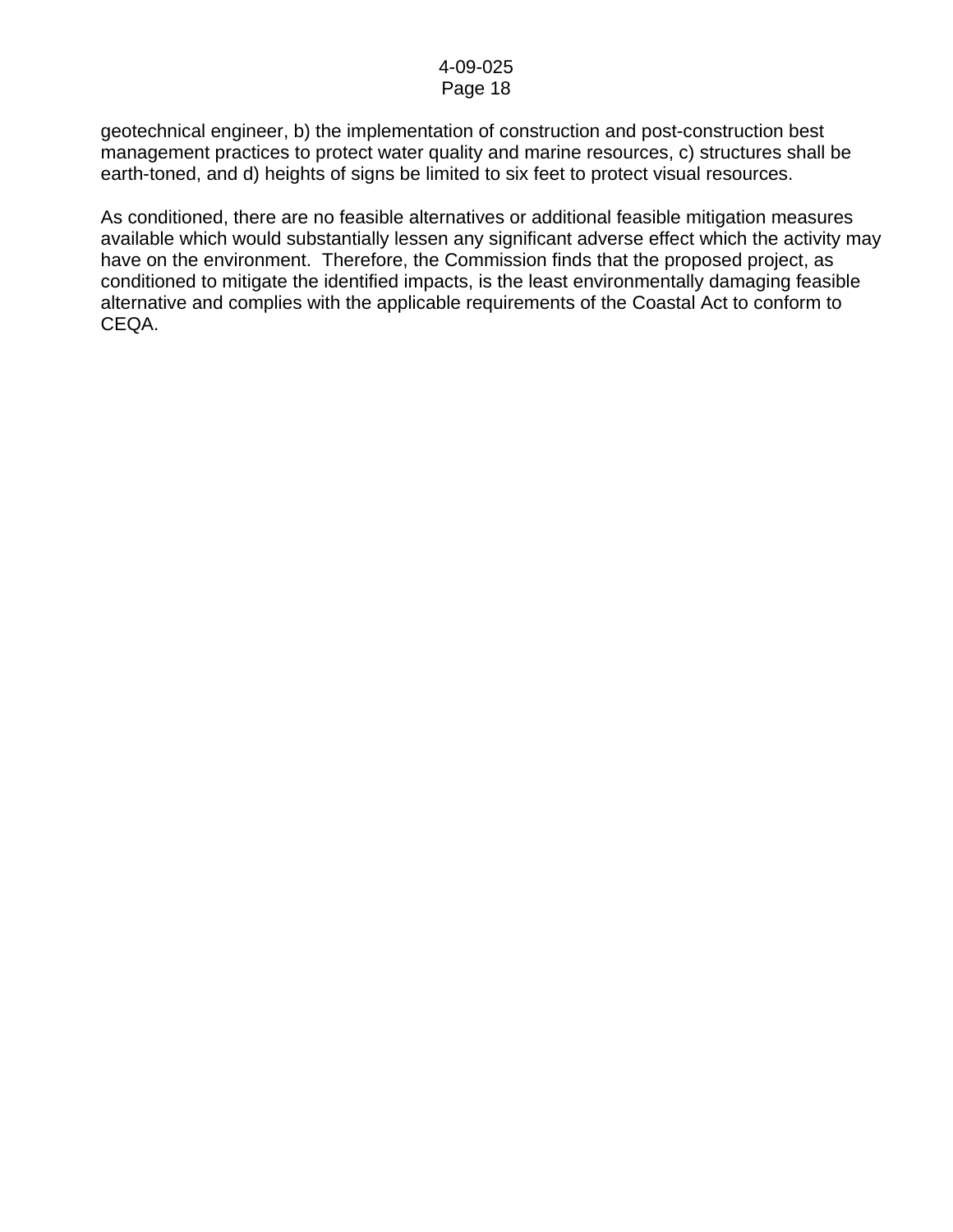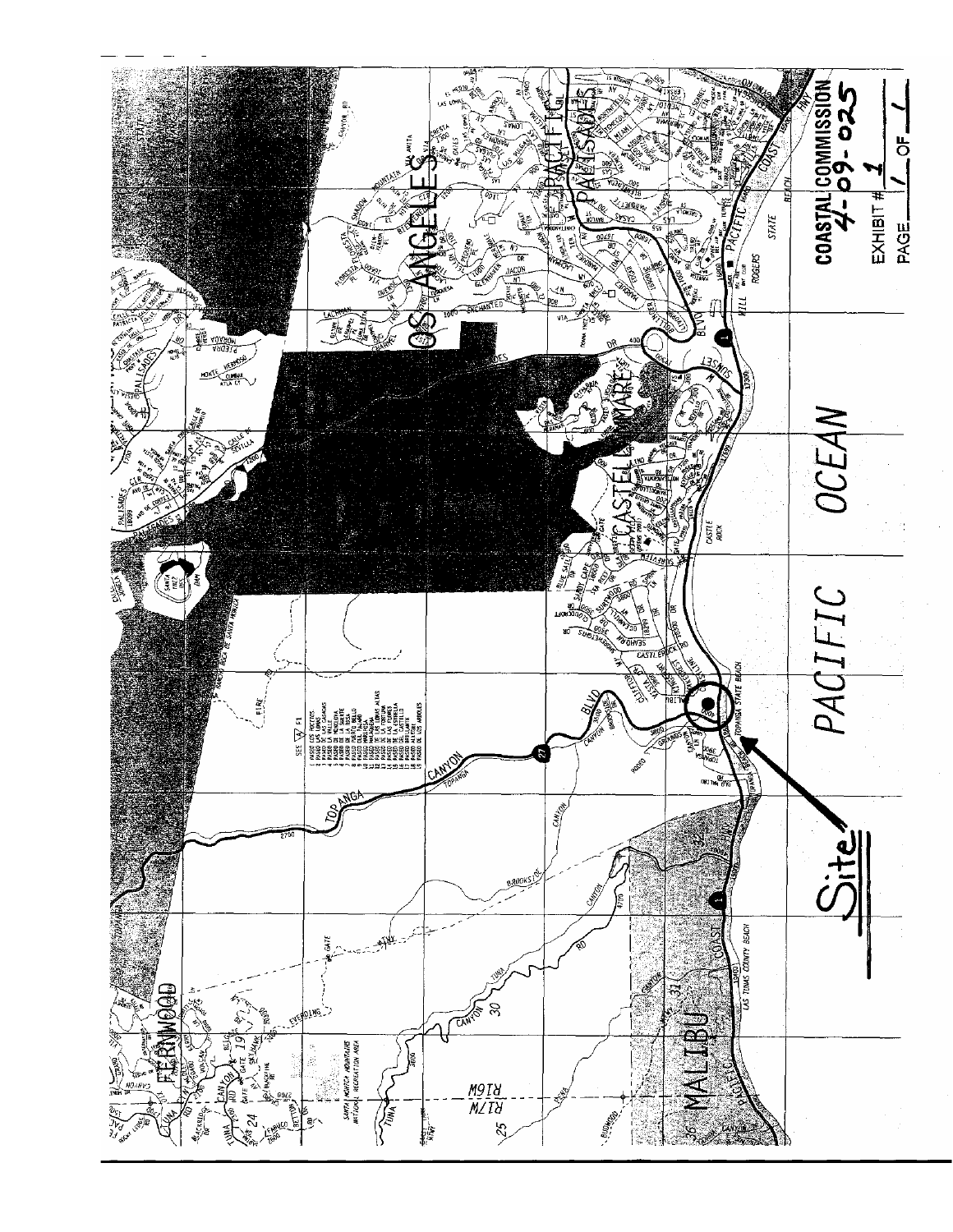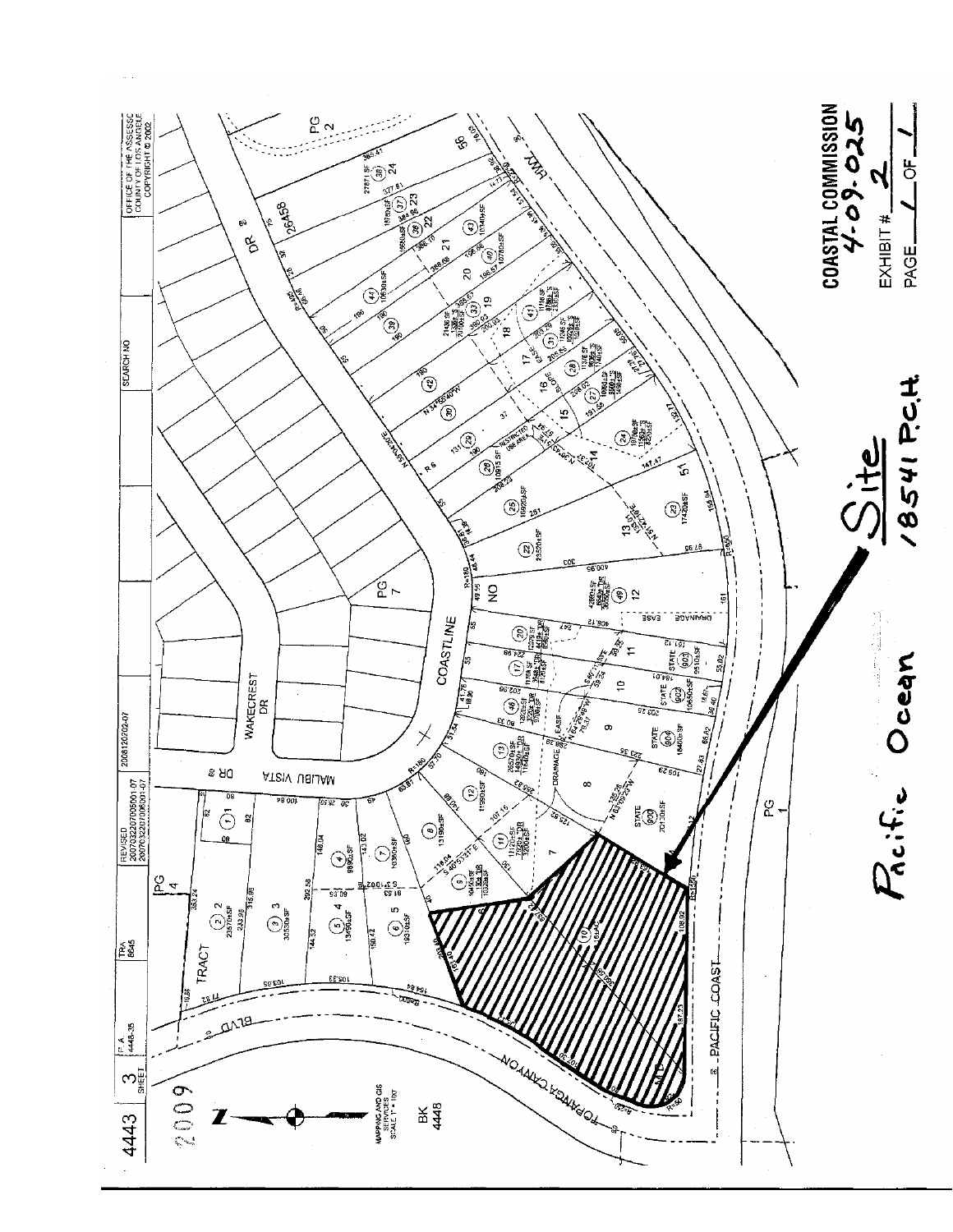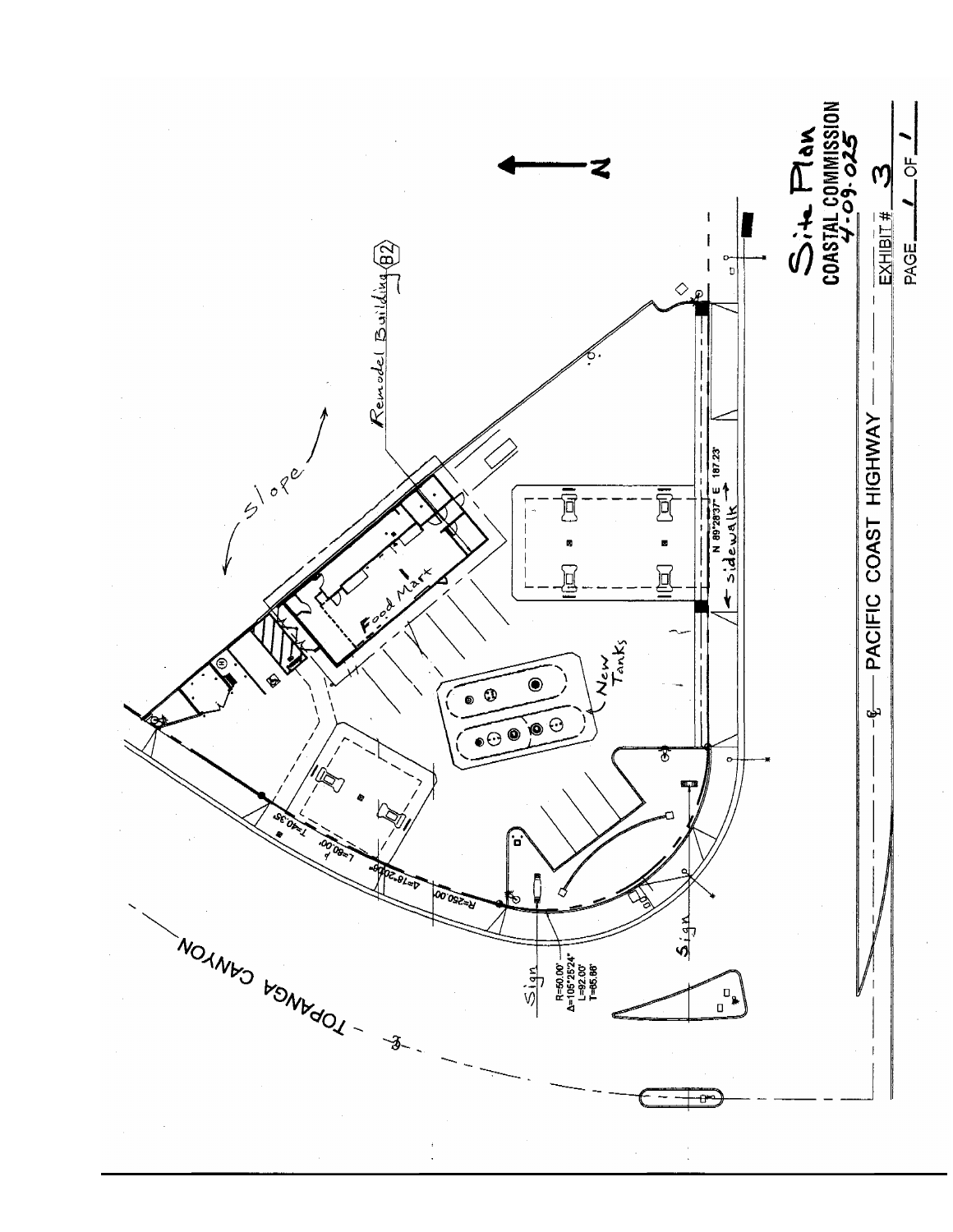



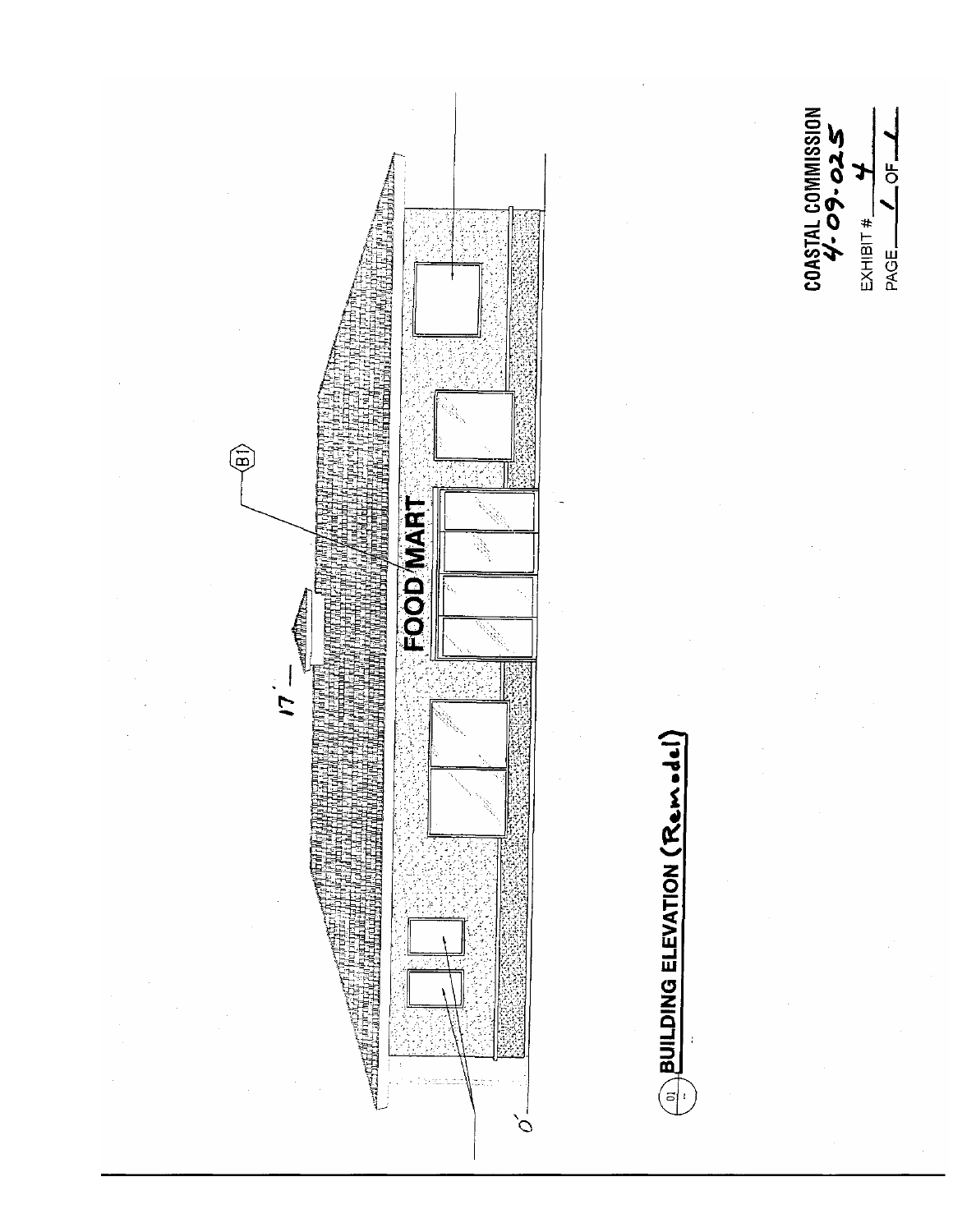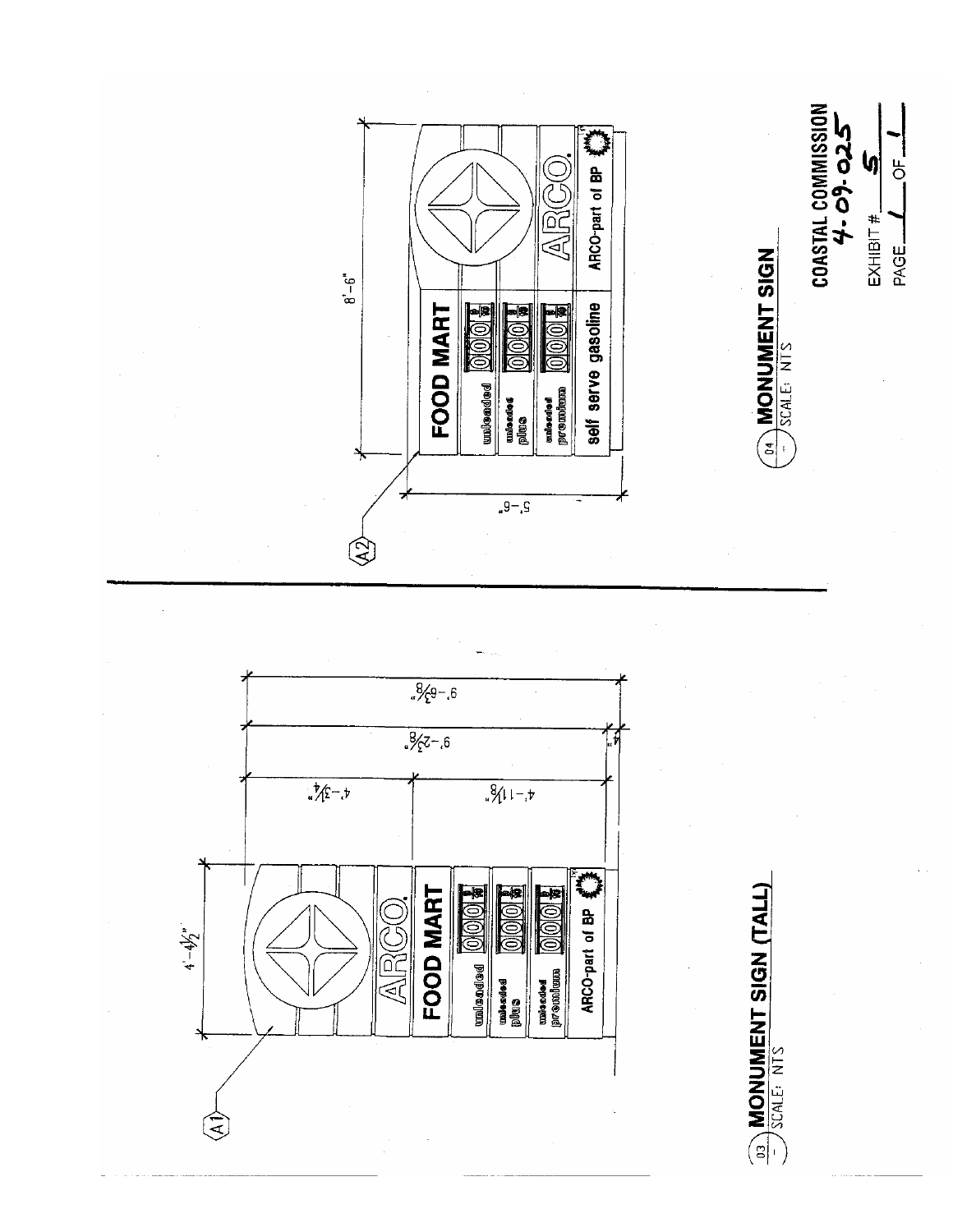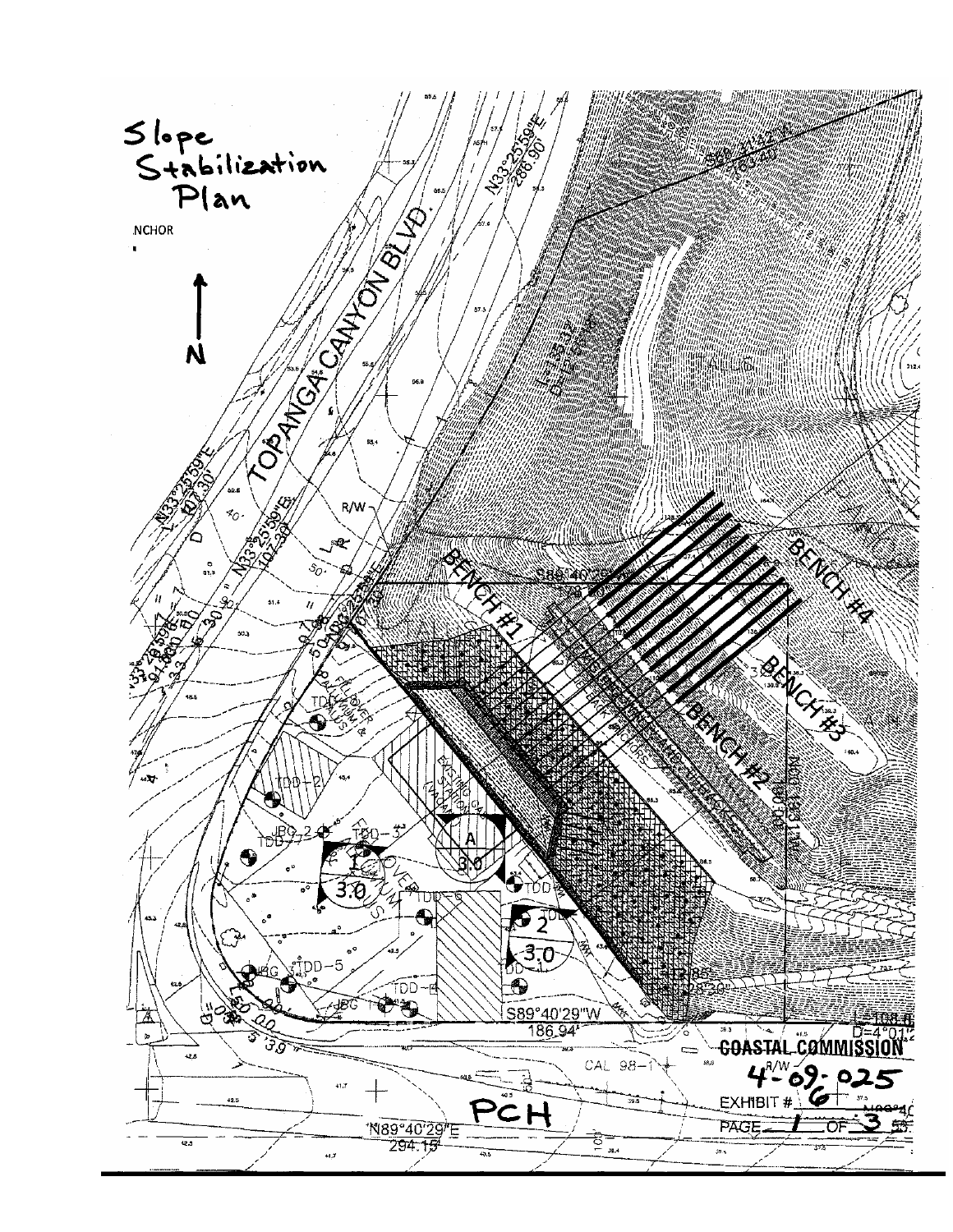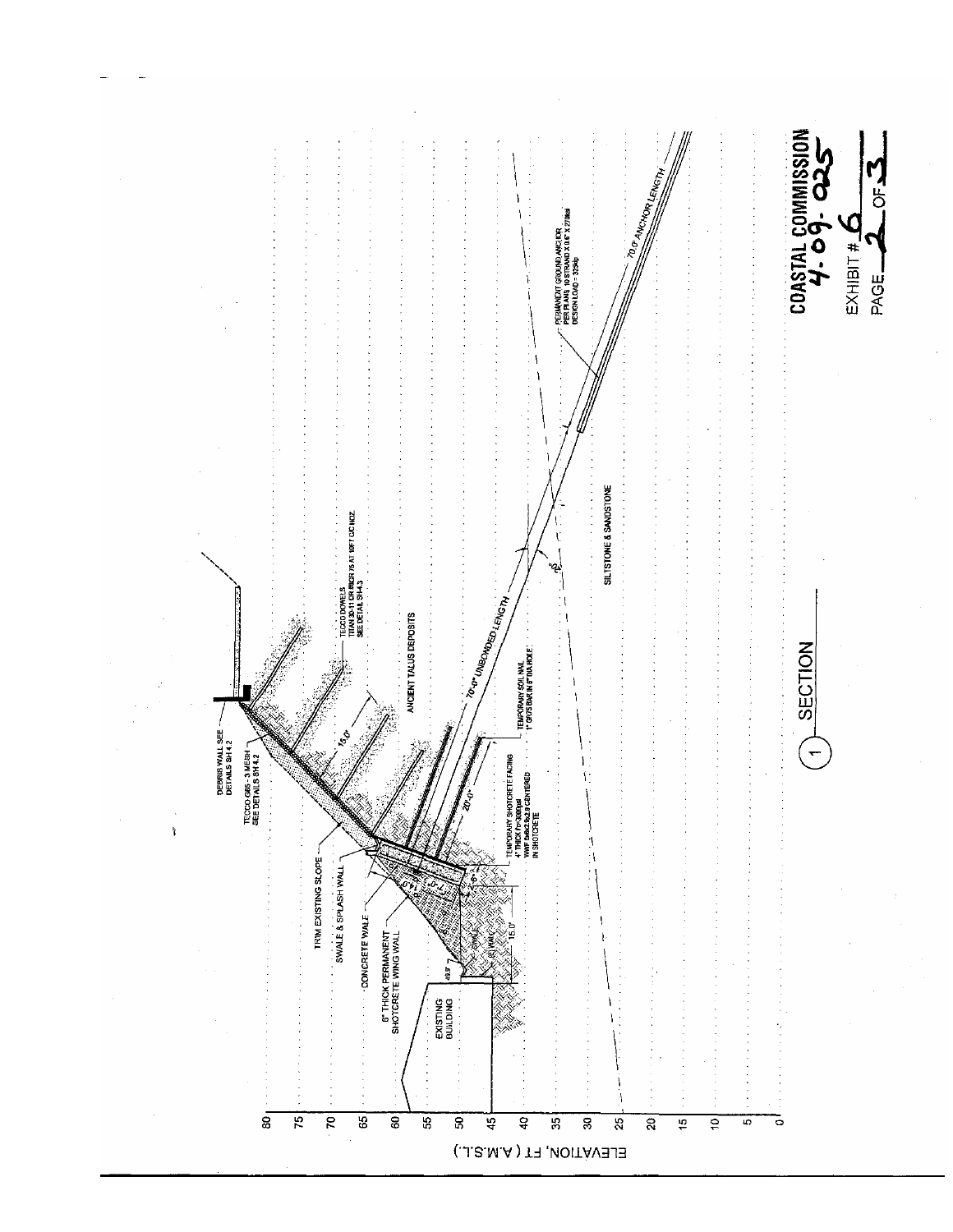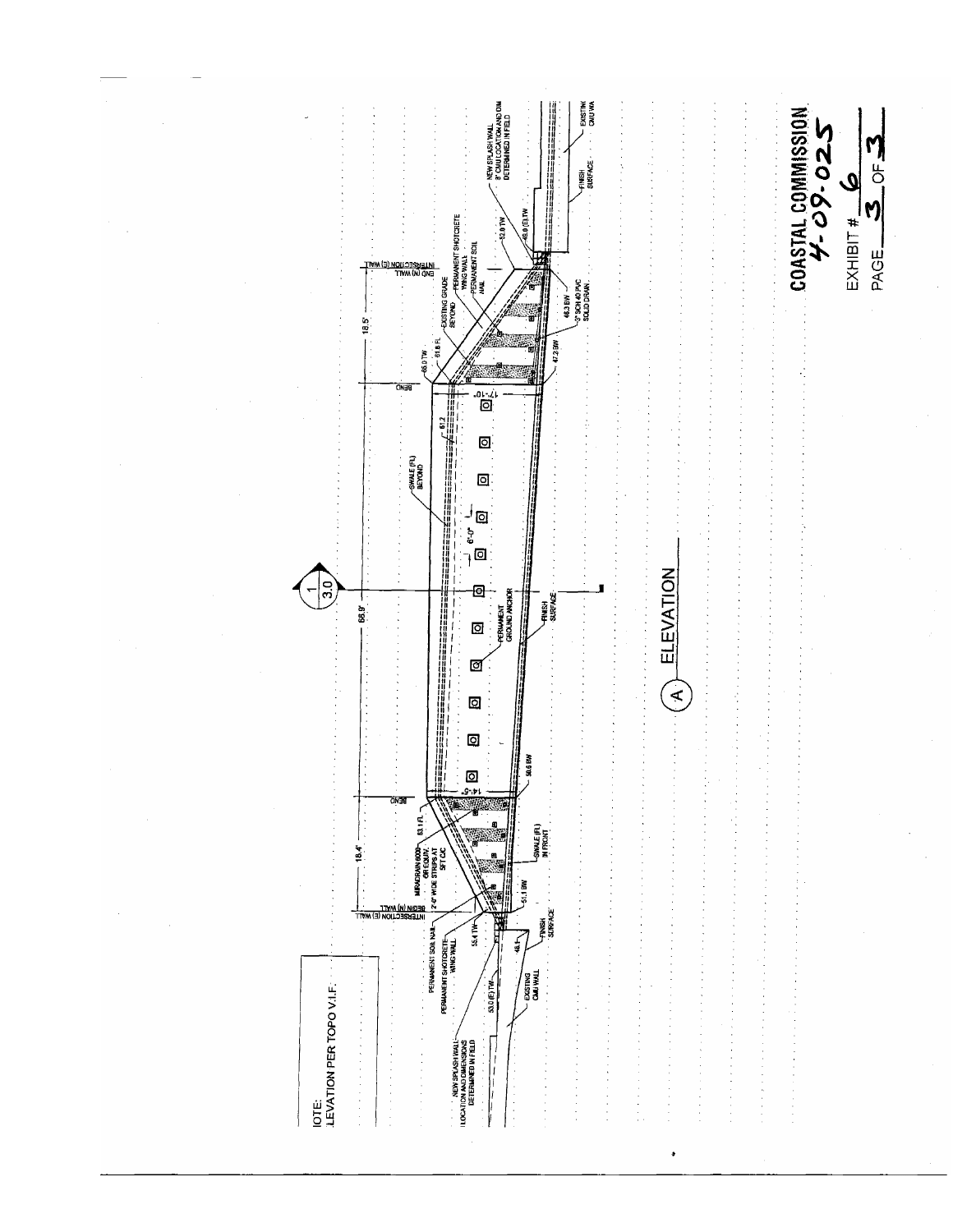# **LAW OFFICES OF NATASHA ROIT**

3929 MALIBU VISTA DRIVE, MALIBU, CALIFORNIA 90265 TELEPHONE (310) 657-7871 FACSIMILE (310) 657-3026 Natasha Rolt@yahoo.com **E-MAIL** 

# **RECEIVED**

South Coast Region

OCT 0 7 2010

LETTER IN OPPOSITION TO  $(APP. 4-09-025)$ **ITEM NO.** BP WEST COAST PRODUCTIONS DATE: OCTOBER 13, 2010

**CALIFORNIA COASTAL COMMISSION** 

October 7, 2010

### VIA FAX NO. (562) 590-5084, EMAIL & AND FIRST CLASS MAIL

California Coastal Commission To: **Chuck Posner** Attention:

Dear Mr. Posner and the CCC Staff:

This letter is in opposition to Item W 6d on the October 13, 2010 Consent Calendar.

We are the owners of 3929 Malibu Vista Drive, also known as lots 11 and 12 as reflected on Exhibit #2 of the Staff Report. We have also been intimately involved with the multimillion dollars Cal Trans stabilization project of the subject hillside. Despite the direct involvement of our home in the proposed construction, especially the work on the bluff underneath our property and the tieback system under our property for which Cal Trans obtained an easement, we have just learned of BP's in the September 23, 2010 mailing by the CCC.

While we are not opposed to the re-opening of the gas station per se, we are greatly concerned about and are opposed to the method of "slope stabilization" proposed in the Staff Report. More specifically, but without limitation:

### 1. CUTTING OF THE 140 CUBIC YARDS FROM THE LOWER SLOPE

This area and this hillside in particular are located on a well known landslide. Much of the literature suggests that the landslide and prior active sliding of dirt/debris onto PCH and undercutting the stability of the homes on the bluff, was caused by prior cuts made to the hillside. The shoring project performed by Cal Trans requiring added funds from the federal government with the concomitant oversight from the state and federal governments, as well as the court system, seems to have done a great deal to stabilize the slide and, with it, increased the safety of the homes above it, including ours.

EXHIBIT #  $-$  OF  $\overline{\mathbf{S}}$  $PAGE$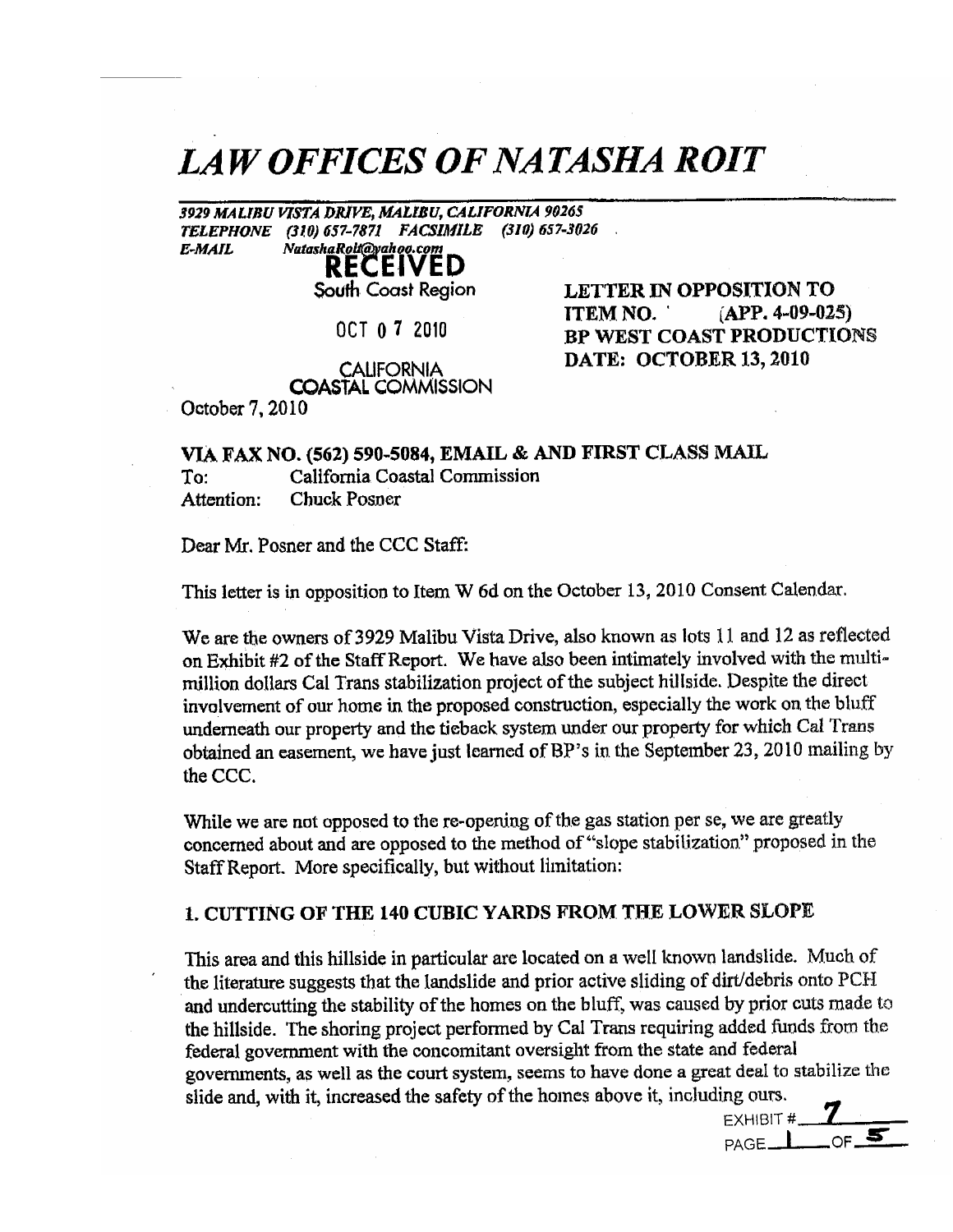**LAW OFFICES OF NATASHA ROIT** Page Two Re: 4-09-025 October 7, 2010

We also believe that the cutting now proposed was rejected by these entities 10 years ago, resulting in litigation and an inability to come to terms on how ARCO/BP wished to proceed, leaving the query as to how the current project differs from the one proposed and rejected previously.

The question needs to be addressed as to why such a cut is necessary at all, considering the safety issues associated therewith. Further, how does this cut work with and/or impact the prior work performed by Cal Trans. These matters are not addressed in the Staff Recommendation, and potentially pose a significant risk to the hillside, to our home, to the gas station, and to the public using the gas station as well as PCH. The selected phrasing that the Factor-of-Safety for the cut area will be 1.5 is misleading as the impact of the cut on the FOS for the greater area of hillside above the cut and for the eight homes that exist on that bluff is not addressed. Certainly, if the hillside could have been brought to the FOS of 1.5 with the small addition by BP, Cal Trans would have allowed this project to proceed 10 years ago.

## 2. ELEVEN 140-FOOT LONG SOIL ANCHORS WIL BE INSERTED THROUGH THE WALE WALL AND INTO BEDROCK.

In addition to the concerns expressed above, it is likely that the installation of these soil anchors will traverse into our property. There is nothing in the Staff Report which addresses the property line issues.

Further, there appears to be a dearth of documentation as to the location of this bedrock and whether it can actually be reached with the proposed length of these anchors. Short of that specific finding and/or study, this intrusive and potentially dangerous work on the hillside may be commenced only to result in anchors which cannot be embedded into bedrock at 140 feet, thereby destabilizing the hillside or forcing a situation where we would have to allow an easement as a stop-gap measure to a hillside failure.

If I recall correctly (given the short time to review this matter), Cal Trans, with multiple plan variations, could not design a tieback system that would hit bedrock without requiring an easement to our property, therefore, therefore guaranteeing that BP would likewise require the same, which they have not even addressed.

### **COASTAL COMMISSION**

EXHIBIT #  $\frac{7}{2}$  of 5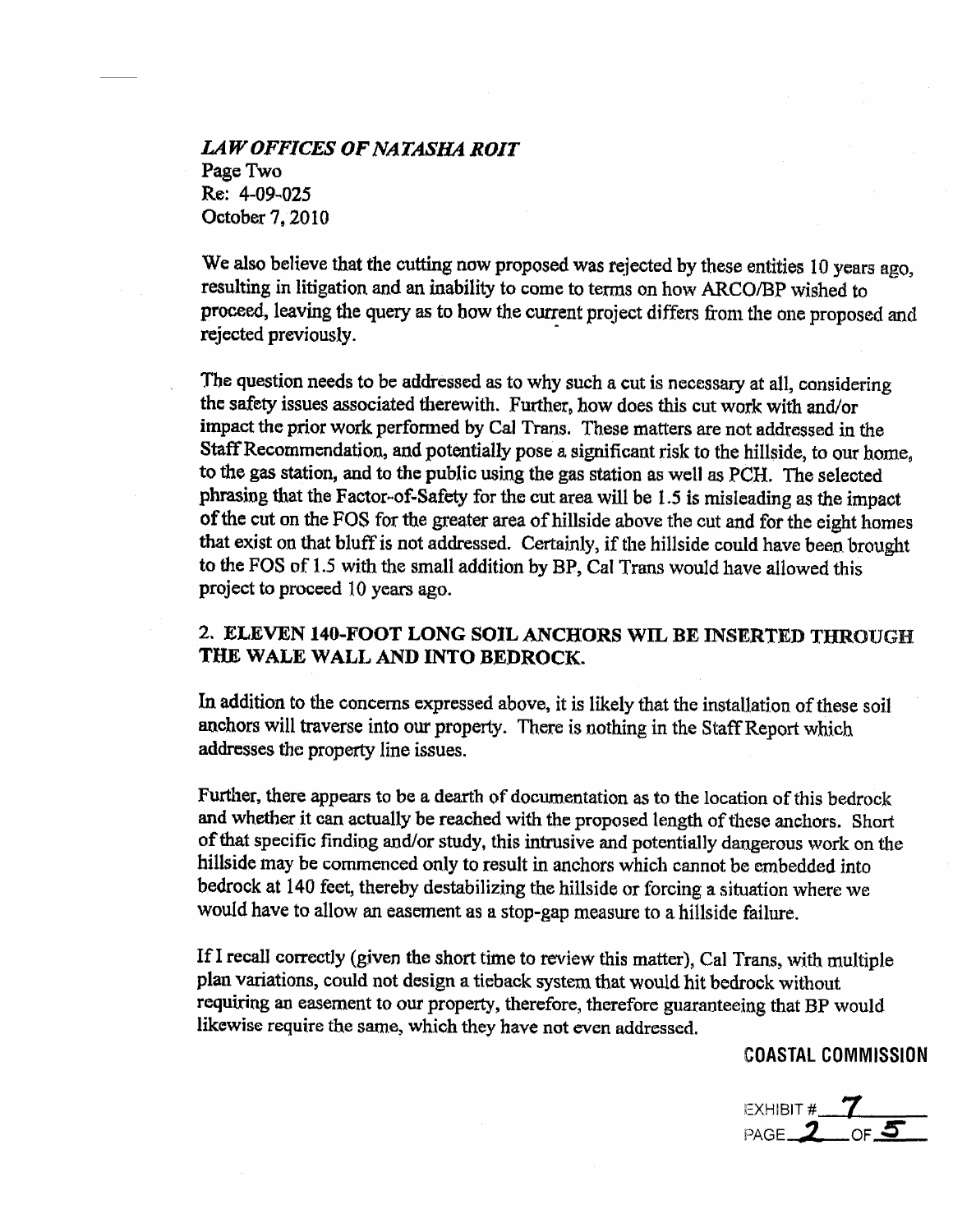**LAW OFFICES OF NATASHA ROIT** Page Three Re: 4-09-025 October 7, 2010

# 3. DEBRIS FIELD/CHANGE IN CONTOURS AND WATER LEVELS ON LOTS 7 AND 8-REFERENCE COASTAL PERMIT NO. 4-06-135

Immediately above the proposed work area lie lots 7 and 8 owned by Marvin and Tina Goodfriend. As BP was made aware, in 2001 the Goodfriends dumped and buried at least 274 cubic yards of construction debris from a \$1 million illegal remodel on the hillside right above the proposed gas station and slope stabilization area.

In February 2006, Superior Court Judge Cesar Sarmiento issued an abatement order for that construction debris field, including obtaining all necessary permits therefor. In November 2007, the Coastal Commission approved a Staff Recommendation for the Coastal Permit for the abatement, No. 4-06-135. However, to date, the Goodfriends have failed to abate that extensive debris field. Pursuant to further court order, an inclinometer was installed on the Goodfriend property in the location of the debris field. During the installation of the same, on the toe of the bluff directly adjacent to the BP/Goodfriend property line, high water levels were encountered, causing cave-ins during the drilling process, and prevented the well from being drilled to its intended depth of approximately 80 feet. For there to be that kind of an issue for what would otherwise be a non-event, and to have those high water levels not to be taken into account is foolhardy.

The question that does not appear to be addressed by the Staff Report is the impact of this additional debris field on the proposed stabilization project, including increased water levels, which were not known or included in the stabilization calculations done by Cal Trans, whether the hydrogers installed by Cal Trans have been impacted by the debris field, and other proper geotechnical considerations.

It should also be noted that, in addition to the 274 cubic yards of debris on the lower lot of the Goodfriend property, which has been mapped to extend over the property line onto the BP project site, a fact of which BP is aware, topographic comparisons in the last few months have been completed that indicate a previously unknown additional 80 cubic yards has been measured above surface level. It is unknown what this contains, e.g., debris, soil, or a combination of the two, and what is below ground level in that area, or how that change increases not just surface flow of water or water absorption into the hillside.

## **COASTAL COMMISSION**

EXHIBIT #  $\frac{7}{PAGE 3 \cdot OF 5}$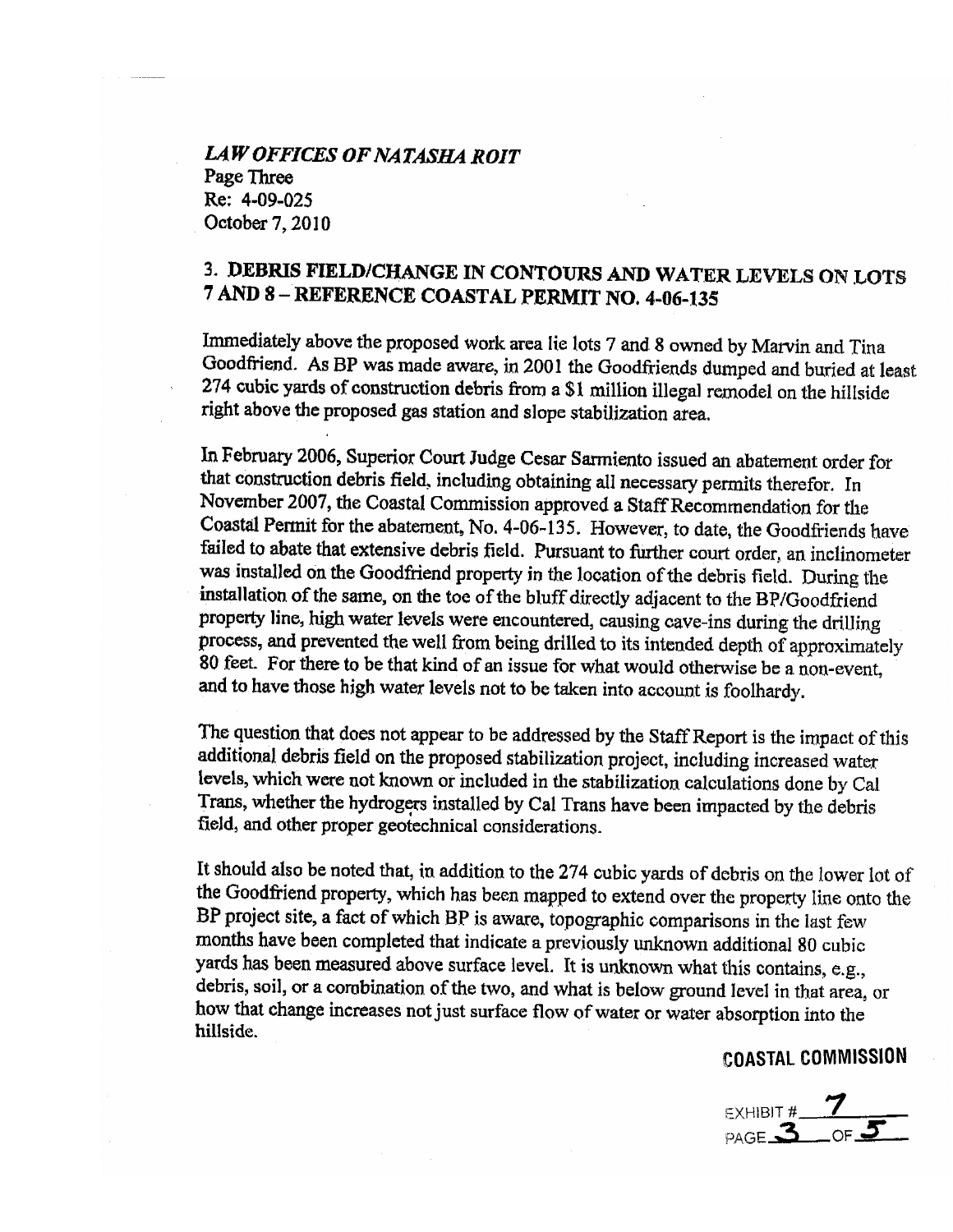**LAW OFFICES OF NATASHA ROIT** Page Four Re: 4-09-025 October 7, 2010

# 4. ILLEGAL GRADING PERFORMED ON LOT 13 (18460 COASTLINE DRIVE) - NOTICE OF VIOLATION (YAZDANI) - COPY ATTACHED

In January 2007, the owners of the property at 18460 Coastline Drive (Shahriar and Kathy Yazdani), lot 13 as it is reflected on Exhibit 2 to the Staff Report, performed an illegal grading operation on the hillside above PCH and one lot over from the outer border of the subject project site. In November 2007, the Coastal Commission issued a Notice of Violation a copy of which is attached to this letter.

In December 2008, Superior Court Judge Cesar Sarmiento issued a Preliminary Injunction ordering Yazdani to comply with the NOV. When Yazdani refused, he was placed in contempt of court. However, to date, that lot remains improperly graded, un-compacted, and unsecured from water intrusion. Inclinometers exist on the Yazdani property from a prior Cal Trans installation, which have not been read, and the inclinemeters installed on our property are filled with water.

The question which does not appear addressed by the Staff Recommendations is what impact, if any, the existence of that illegally graded uncompacted hillside has or will have on the "slope stabilization" process suggested in the subject Staff Report.

### 5. PROPOSED TEN FOOT SIGN

We are also opposed to the proposed ten foot sign, as it will be seen from our property, and feel the signs proposed by the Staff as well as Staff's proposed earth-tone building colors are more appropriate. Further, as someone who frequently utilizes Topanga Canyon, the sharp right turn and the lack of visibility that exist on that corner must be taken into account with sign placement and the proposed front parking spaces in-between the two signs.

### 6. CONCLUSION

Given the complexity of this matter, the litigation and Judgments involved, as well as the fact that BP generally and Patrick Foley in particular were fully aware of our property and that I have had previous contact with Mr. Foley about other matters, BP should have contacted us earlier to address any of our possible concerns. They did not, which, at minimum, gives rise to an inference that they are concerned about the negative impact their proposed project may have on our hillside and our home.

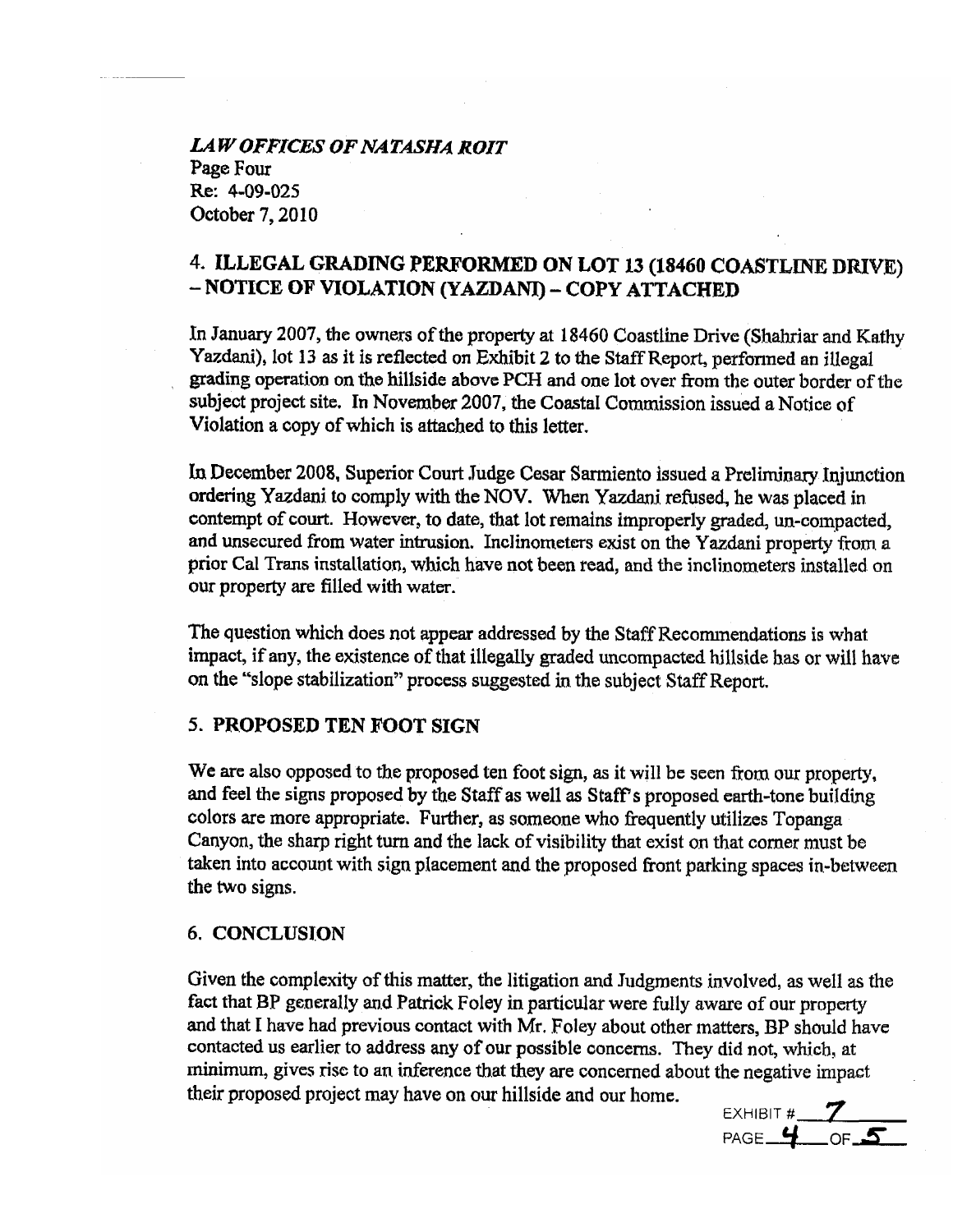**LAW OFFICES OF NATASHA ROIT** Page Five Re: 4-09-025 October 7, 2010

We submit that the above matters must be considered and addressed in earnest before a hearing is held on this matter and would request that the hearing be postponed. If the hearing is not postponed, we hereby register our objections and intend to do so in person at the hearing.

Thank you for your consideration, and please do not hesitate to contact me for any additional information.

Very truly yours. NATASHÁ ROIT

NR/wp Enclosure: as noted

### **COASTAL COMMISSION**

EXHIBIT # PAGE\_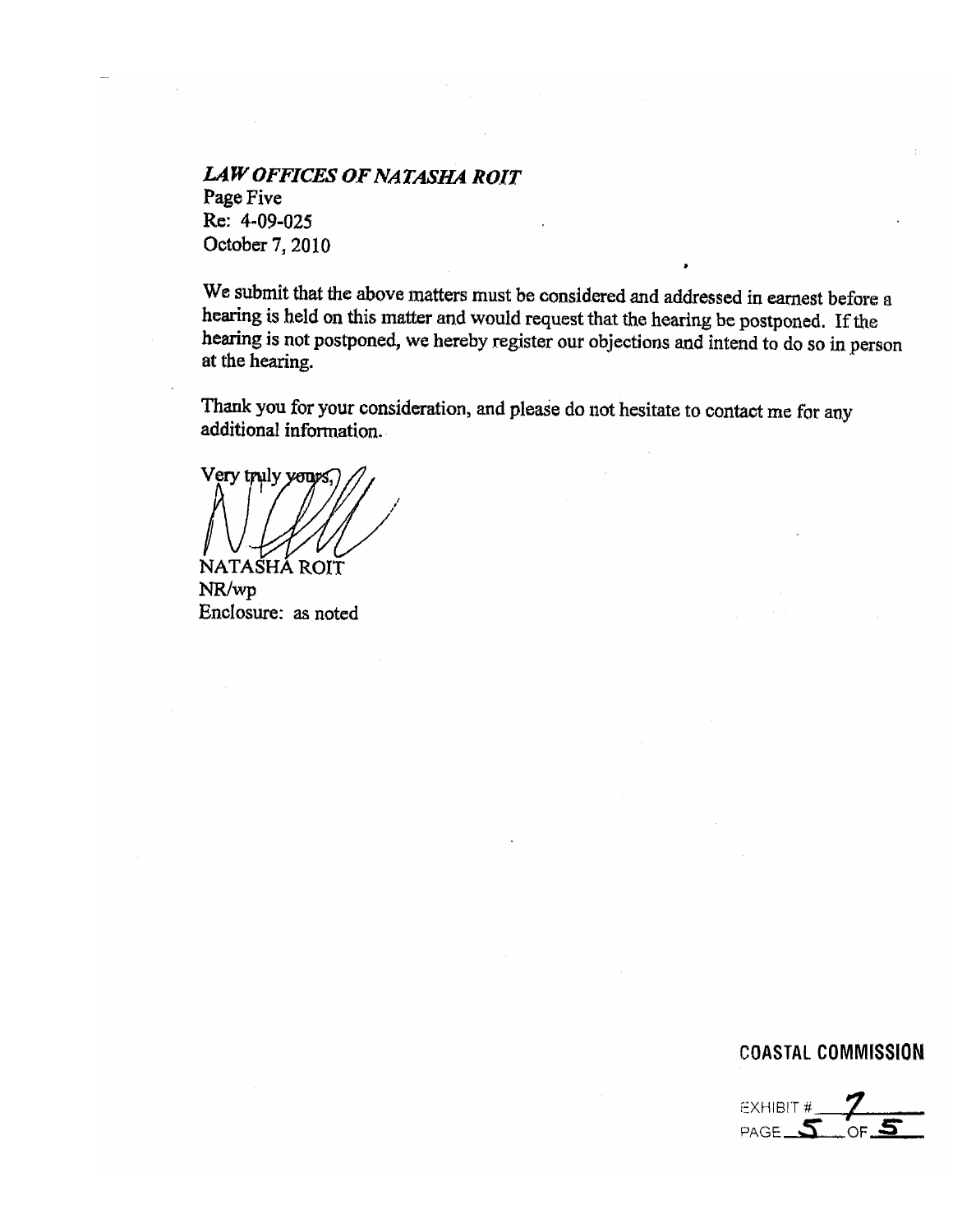



# **RECEIVED** South Coast Region

FEB 1 5 2011

**CALIFORNIA** COASTAL COMMISSION

ELS-10926 January 19, 2011

California Coastal Commission 200 Oceangate, Suite 1000 Long Beach, CA 90802-4302

Attn: Mr. Charles Posner

Subject:

Project Number 04-09-025 18541 Pacific Coast Highway, Malibu, Ca

Response to Public Comment Letter: Letter in Opposition to Item W 6d (App. 4-09-025), BP West Coast Products, October 13, 2010

Dear Mr. Posner:

Re:

The applicant is in receipt of a Letter in Opposition to proposed Coastal Commission Case 4-09-025. Byer Geotechnical, the Soils Engineer of Record, has reviewed the letter and prepared the enclosed response to the concerns raised by the adjacent property owner. DRS Engineering, the Structural Engineer for the slope design, has provided the enclosed Section Plan (SH1) to highlight the property line of the adjacent owner; the tiebacks will not extend beyond the applicant's property.

Please contact me with any questions regarding the enclosed; I can be reached at (213) 381-3478.

Respectfully,

Erika Skeie Project Manager



2322 West Third Street . Los Angeles, California 90057-1906 . Phone: 213-381-7891 . Fax: 213-381-1517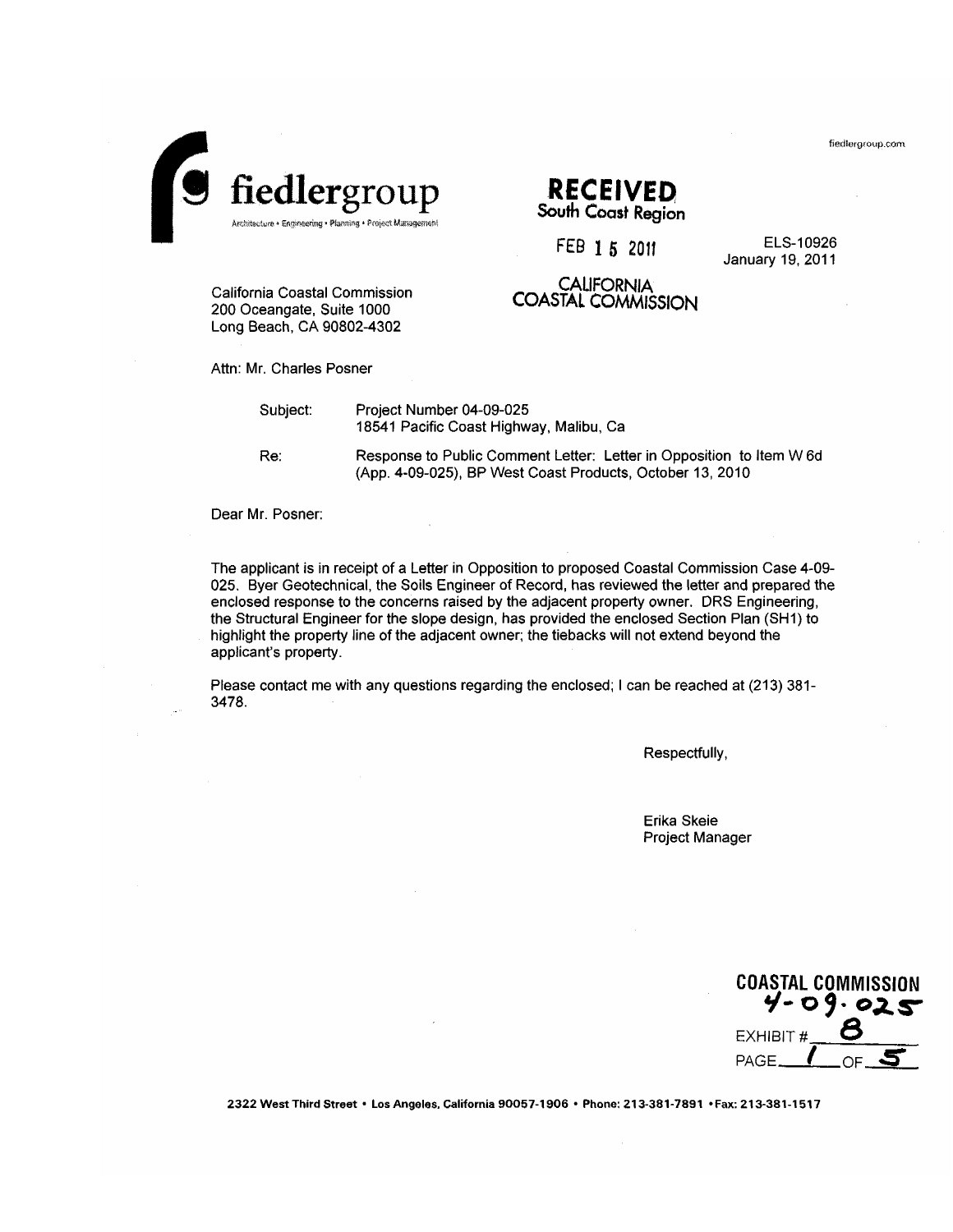

### BYER GEOTECHNICAL, INC.

October 15, 2010 BG 21085

Fiedler Group 2322 West Third Street Los Angeles, California 90057-1906

Attention: Erika Skeie South Coast Region

**RECEIVED** 

FEB 1 5 2011

CALIFORNIA<br>COASTAL COMMISSION

Subject

Response to Letter of Opposition Proposed Remodel of Existing ARCO Station #9616 Portion of Lots 6 and 7, Tract 26458 18541 Pacific Coast Highway Malibu, California

#### References: Reports by Byer Geotechnical, Inc.:

Geologic and Soils Engineering Exploration Update, Existing ARCO Station # 9616 Portion of Lots 6 and 7, Tract 26458, 18541 Pacific Coast Highway, Malibu, California, dated December 16, 2009, revised March 1, 2010; and

Plan Review, Proposed Remodel of Existing ARCO Station # 9616, Portion of Lots 6 and 7, Tract 26458, 18541 Pacific Coast Highway, Malibu, California, dated July 23.2010.

Law Offices of Natasha Roit:

Letter in Opposition to Item No. W 6d (App. 4-09-025), BP West Coast Productions, dated October 13, 2010.

Gentlepersons:

Byer Geotechnical has been requested to review and respond to the letter in opposition to your project located at 18541 Pacific Coast Highway, Malibu, California. The following responses are **COASTAL COMMISSION** provided.

EXHIBIT # PAGE  $\mathbf{2}$ 

1461 East Chevy Chase Drive, Suite 200 • Glendale, California 91206 • tel 818.549.9959 • fax 818.543.3747 • www.byergeo.com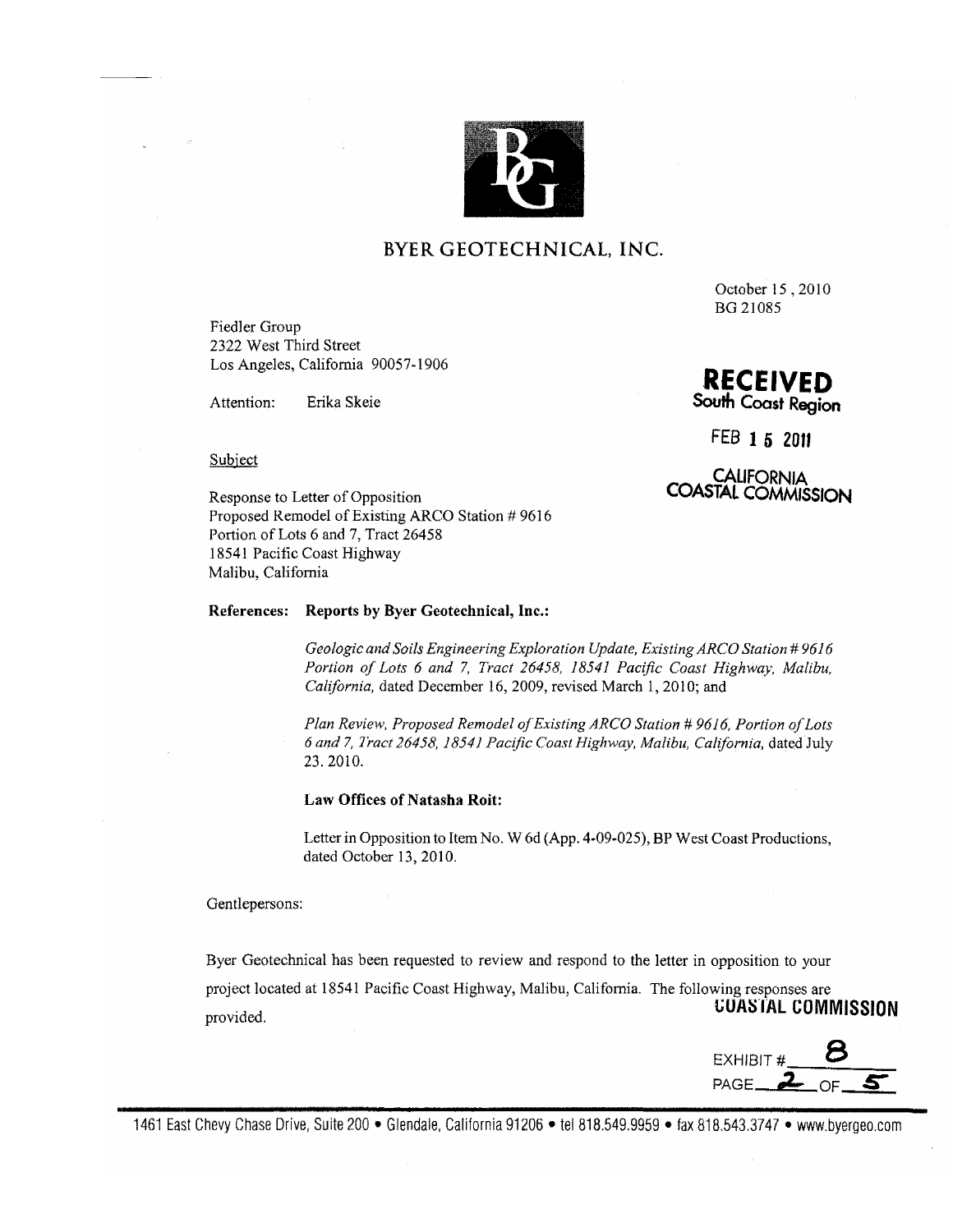October 15, 2010 **BG 21085** Page 2

Page 2, paragraph 2: The proposed cut behind the existing service-station building is necessary to conform to the County of Los Angeles building code with respect to horizontal setback from the rear wall of the station building to the face of the ascending slope. The proposed cut will be supported with a concrete wale, which is anchored into the bedrock using grouted tieback anchors. The tiebacks are necessary to increase the factor of safety to above 1.5, which is required by the County of Los Angeles, Department of Public Works, Geotechnical and Materials Engineering Division. The Caltrans anchors did not achieve the 1.5 safety factor. The proposed project will not impact the properties at the top of the slope above the bluff. Finally, Caltrans has no jurisdiction over the project on private property.

Page 2, item 2, first paragraph: The additional tieback anchors will not encroach onto any offsite property.

Page 2, item 2, paragraph two: The tieback anchors will be embedded in bedrock, as located by deep borings performed by Byer Geotechnical.

Page 2, item 2, paragraph three: The Caltrans anchors were designed for a specific load resistance and did not specify the bearing material for the anchors.

Page 3, item 3: Surficial deposits of fill and debris buried on Lots 7 and 8 have no impact on the proposed project. The groundwater issues have been taken into account in the design of the project.

Page 4, item 4: Illegal grading performed on Lot 13 has no impact on the proposed project.

Page 4, item 6: The proposed project will have no negative impact on the properties at the top of the slope.

EXHIBIT #  $\frac{6}{5}$ 

#### BYER GEOTECHNICAL, INC.

1461 East Chevy Chase Drive, Suite 200 · Glendale, California 91206 · tel 818.549.9959 · fax 818.543.3747 · www.byergeo.com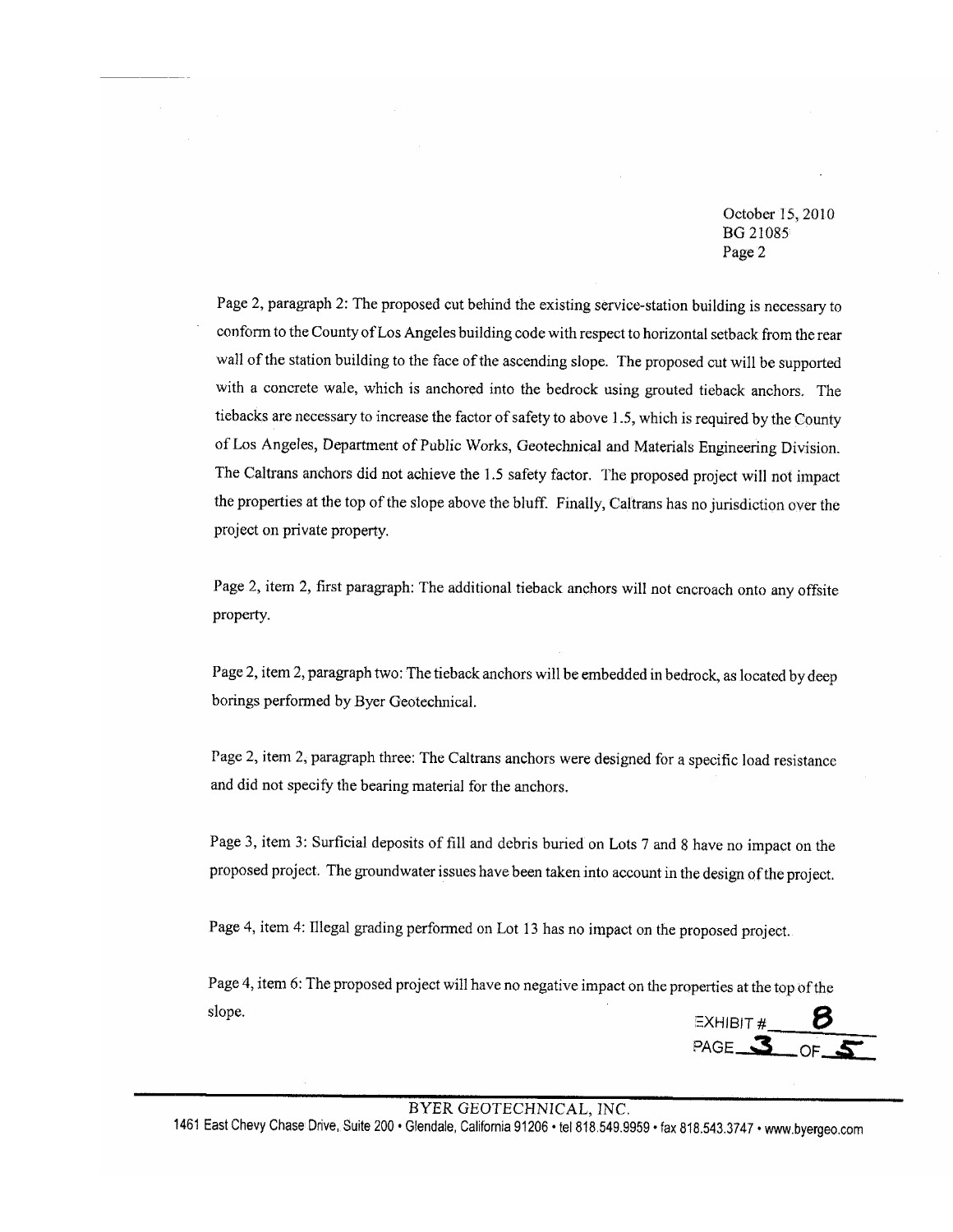October 15, 2010 **BG 21085** Page 3

#### **CONCLUSIONS**

The project is being reviewed by the County of Los Angeles, Department of Public Works, Geotechnical and Materials Engineering Division. The review is being performed by licensed geotechnical engineers and engineering geologists. The project, when completed, will conform to the building code of the County of Los Angeles, Department of Public Works.

Should you have any questions or need additional information, please feel free to call on me.

ang G Respectfully submitted, W **BYER GEOTECHNICAL, INC** B E.G. 823 W. Bver G. 883 JWB:mh CAL S:\FINAL\BG\21085\_Fiedler\_Group\21085\_Fielder\_Response\_to\_Opposition\_Letter.wpd

Addressee (E-mail and Mail)

xc:

 $(1)$ 

# **COASTAL COMMISSION**

**EXHIBIT #** PAGE.